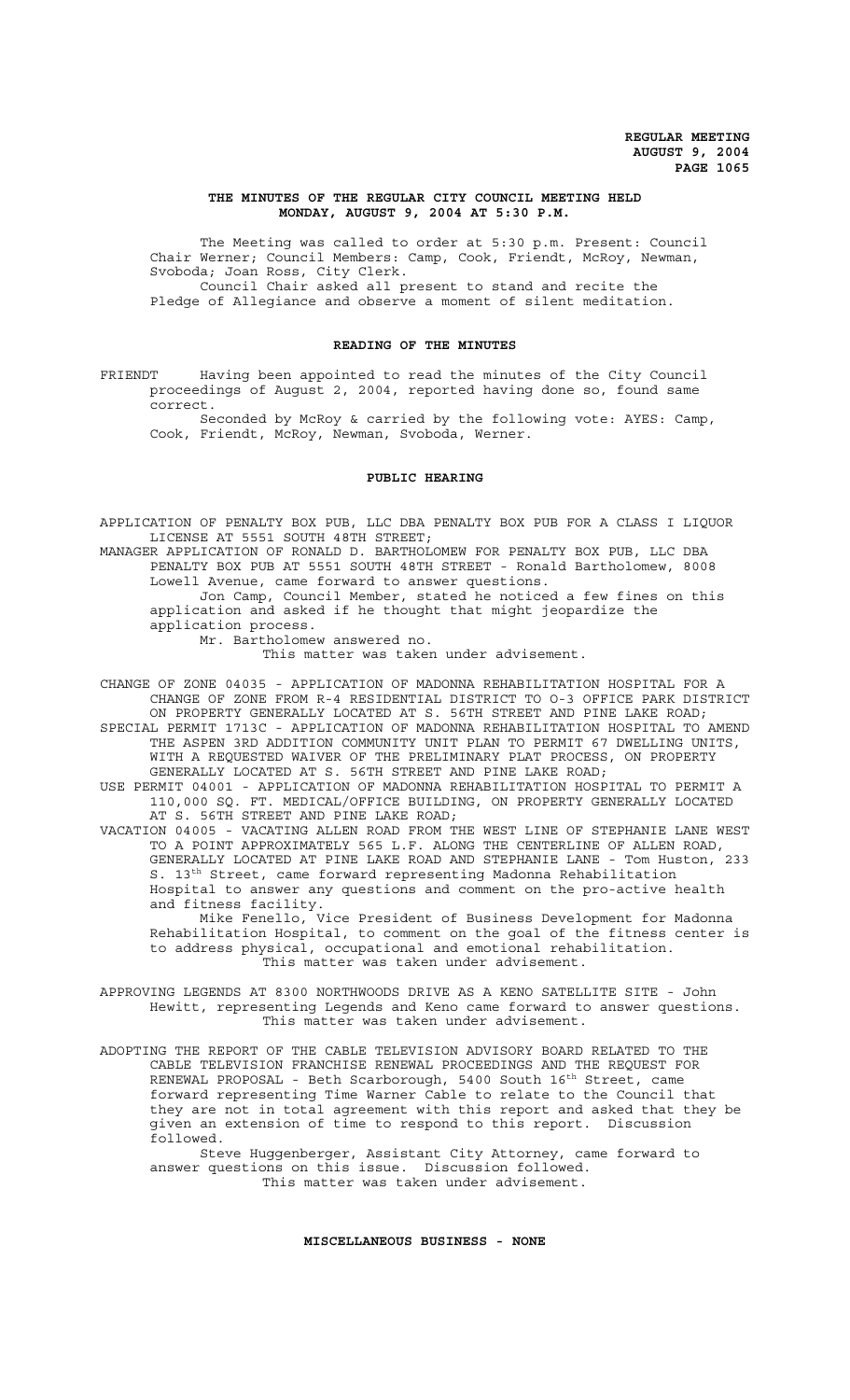## **\*\* END OF PUBLIC HEARING \*\***

# **COUNCIL ACTION**

# **LIQUOR RESOLUTIONS**

APPLICATION OF PENALTY BOX PUB, LLC DBA PENALTY BOX PUB FOR A CLASS I LIQUOR LICENSE AT 5551 SOUTH 48TH STREET - CLERK read the following resolution, introduced by Jon Camp, who moved its adoption for approval: A-82898 BE IT RESOLVED by the City Council of the City of Lincoln,

Nebraska:

That after hearing duly had as required by law, consideration of the facts of this application, the Nebraska Liquor Control Act, and the pertinent City ordinances, the City Council recommends that the application of Penalty Box Pub, LLC dba Penalty Box Pub for a Class "I" liquor license at 5551 South 48th Street, Lincoln, Nebraska, for the license period ending April 30, 2005, be approved with the condition that the premise complies in every respect with all city and state regulations. The City Clerk is directed to transmit a copy of this resolution to the Nebraska Liquor Control Commission.

Introduced by Jon Camp Seconded by Svoboda & carried by the following vote: AYES: Camp, Cook, Friendt, McRoy, Newman, Svoboda, Werner; NAYS: None.

MANAGER APPLICATION OF RONALD D. BARTHOLOMEW FOR PENALTY BOX PUB, LLC DBA PENALTY BOX PUB AT 5551 SOUTH 48TH STREET - CLERK read the following resolution, introduced by Jon Camp, who moved its adoption for approval:

A-82899 MHEREAS, Penalty Box Pub, LLC dba Penalty Box Pub located at 5551 South 48th Street, Lincoln, Nebraska has been approved for a Retail Class "I" liquor license, and now requests that Ronald D. Bartholomew be named manager;

WHEREAS, Ronald D. Bartholomew appears to be a fit and proper person to manage said business.

NOW, THEREFORE, BE IT RESOLVED by the City Council of the City of Lincoln, Nebraska:

That after hearing duly had as required by law, consideration of the facts of this application, the Nebraska Liquor Control Act, and the pertinent City ordinances, the City Council recommends that Ronald D. Bartholomew be approved as manager of this business for said licensee. The City Clerk is directed to transmit a copy of this resolution to the Nebraska Liquor Control Commission.

Introduced by Jon Camp Seconded by Svoboda & carried by the following vote: AYES: Camp, Cook, Friendt, McRoy, Newman, Svoboda, Werner; NAYS: None.

# ORDINANCES - 2<sup>ND</sup> READING

AMENDING THE PAY SCHEDULE FOR THE EMPLOYEE GROUP WHOSE CLASSIFICATIONS ARE ASSIGNED TO THE PAY RANGE PREFIXED BY THE LETTER A AND C TO ADJUST THE SCHEDULES OF ANNUAL, MONTHLY, BIWEEKLY AND HOURLY PAY RANGE

EQUIVALENTS - PRIOR to reading:<br>SVOBODA Moved to waive the rules Moved to waive the rules to have  $2<sup>nd</sup>$  and  $3<sup>rd</sup>$  readings on Bill No. 04-145 this date.

Seconded by McRoy & carried by the following vote: AYES: Cook, McRoy, Newman, Svoboda, Werner; NAYS: Camp, Friendt.

CLERK Read an ordinance, introduced by Jonathan Cook, adopted pay schedules and schedules of pay ranges for employees of the City of Lincoln, Nebraska whose classifications are assigned to pay ranges prefixed by the letters "A," and "C,"; and repealing Ordinance No. 18220, passed by the City Council on August 11, 2003, the second time. (See Council Action under "ORDINANCES - 3<sup>RD</sup> READING".)

AMENDING THE PAY SCHEDULE FOR THE EMPLOYEE GROUP WHOSE CLASSIFICATIONS ARE ASSIGNED TO THE PAY RANGE PREFIXED BY THE LETTER B TO ADJUST THE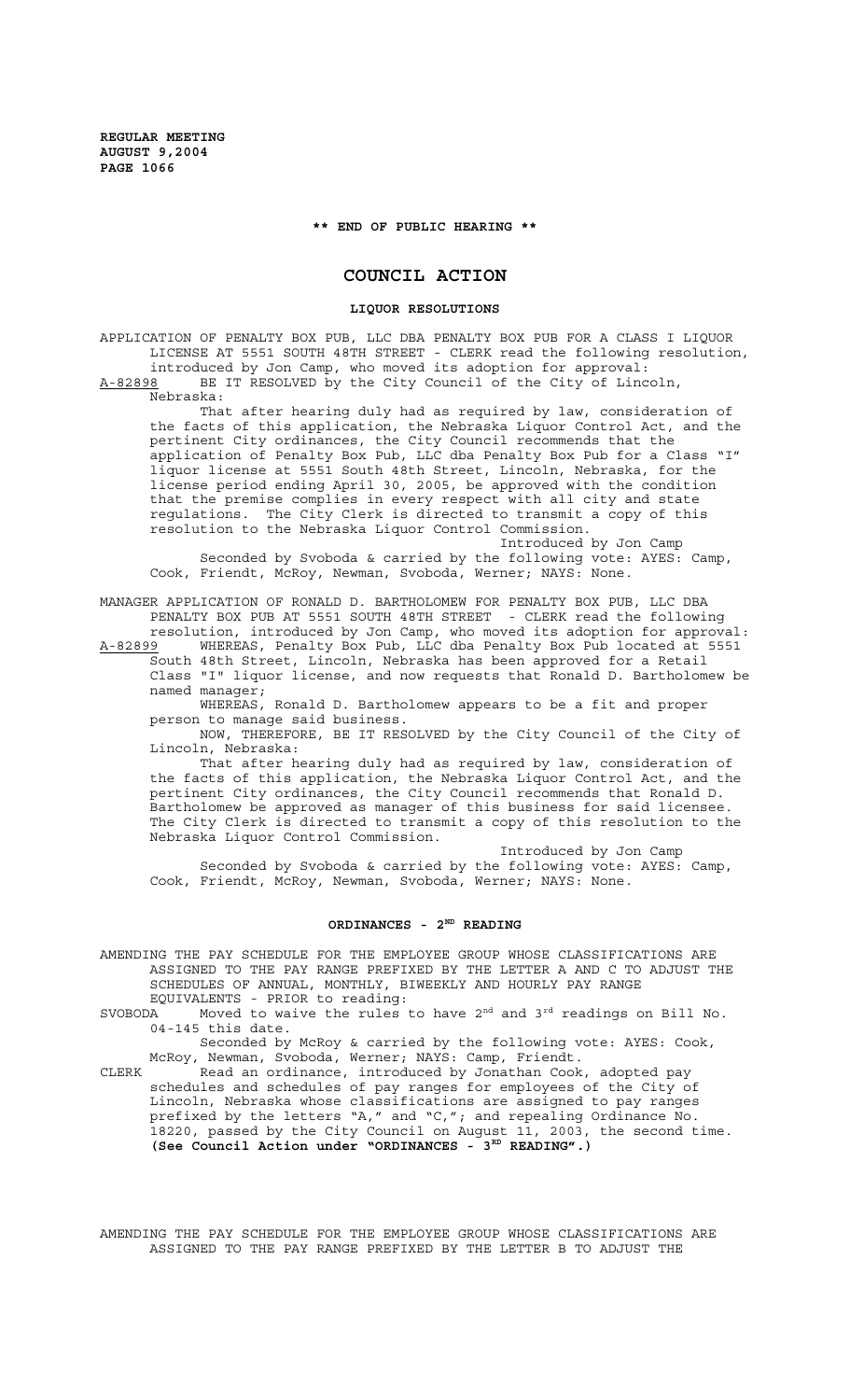SCHEDULES OF ANNUAL, MONTHLY, BIWEEKLY AND HOURLY PAY RANGE EQUIVALENTS - Prior to reading.<br>SVORODA Moved to waive the rules Moved to waive the rules to have  $2^{nd}$  and  $3^{rd}$  readings on Bill No. 04-146 this date. Seconded by McRoy & carried by the following vote: AYES: Cook, McRoy, Newman, Svoboda, Werner; NAYS: Camp, Friendt. CLERK Read an ordinance, introduced by Jonathan Cook, adopting pay schedules and schedules of pay ranges for employees of the City of Lincoln, Nebraska whose classifications are assigned to pay ranges prefixed by the letter "B"; and repealing Ordinance No. 18219, passed by the City Council on August 11, 2003, the second time. **(See Council** Action under "ORDINANCES - 3<sup>RD</sup> READING".) AMENDING THE PAY SCHEDULE FOR THE EMPLOYEE GROUP WHOSE CLASSIFICATIONS ARE ASSIGNED TO THE PAY RANGE PREFIXED BY THE LETTER N TO ADJUST THE SCHEDULES OF ANNUAL, MONTHLY, BIWEEKLY AND HOURLY PAY RANGE EQUIVALENTS - PRIOR to reading:<br>SVOBODA Moved to waive Moved to waive the rules to have  $2^{nd}$  and  $3^{rd}$  readings on Bill No. 04-147 this date. Seconded by McRoy & carried by the following vote: AYES: Cook, McRoy, Newman, Svoboda, Werner; NAYS: Camp, Friendt. CLERK Read an ordinance, introduced by Jonathan Cook, adopting pay schedules and schedules of pay ranges for employees of the City of Lincoln, Nebraska whose classifications are assigned to pay ranges prefixed by the letter "N"; and repealing Ordinance No. 18217, passed by the City Council on August 11, 2003, the second time. **(See Council** Action under "ORDINANCES - 3<sup>RD</sup> READING".) AMENDING THE PAY SCHEDULE FOR THE EMPLOYEE GROUP WHOSE CLASSIFICATIONS ARE ASSIGNED TO THE PAY RANGE PREFIXED BY THE LETTER P TO ADJUST THE SCHEDULES OF ANNUAL, MONTHLY, BIWEEKLY AND HOURLY PAY RANGE EQUIVALENTS - PRIOR to reading: SVOBODA Moved to waive the rules to have 2nd and 3rd readings on Bill No. 04-148 this date.

Seconded by McRoy & carried by the following vote: AYES: Cook, McRoy, Newman, Svoboda, Werner; NAYS: Camp, Friendt.

CLERK Read an ordinance, introduced by Jonathan Cook, adopted pay schedules and schedules of pay ranges for employees of the City of Lincoln, Nebraska whose classifications are assigned to pay ranges prefixed by the letter "P"; and repealing Ordinance No. 18224, passed by the City Council on August 11, 2003, the second time. **(See Council** Action under "ORDINANCES - 3<sup>RD</sup> READING".)

STREET & ALLEY VACATION NO. 04004 - VACATING SOUTH 6TH STREET BETWEEN THE SOUTH LINE OF THE BURLINGTON NORTHERN SANTA FE RAILROAD RIGHT-OF-WAY AND THE NORTH LINE OF THE EAST/WEST ALLEY BETWEEN M AND L STREET, GENERALLY LOCATED AT 6TH AND M STREETS - PRIOR to reading:

FRIENDT Moved to continue the Public Hearing on Bill No. 04-149 for one week w/action to 8/16/04.

Seconded by Svoboda & carried by the following vote: AYES: Cook, McRoy, Newman, Svoboda, Werner; NAYS: Camp, Friendt.

- CLERK  $\qquad$  Read an ordinance, introduced by Jonathan Cook, vacating South  $6^{\text{th}}$ Street between the south line of the Burlington Northern Santa Fe Railroad right-of-way and the north line of the east/west alley between M and L Street, and retaining title thereto in the City of Lincoln, Lancaster County, Nebraska, the second time.
- MISCELLANEOUS NO. 04006 VACATING A PORTION OF THE PLAT OF RIVERSIDE ADDITION, A PORTION OF THE PLAT OF HALTERS SUBDIVISION, LOT 60 I.T., AND ALL OF THE PREVIOUSLY VACATED STREET AND ALLEY RIGHTS-OF-WAY ADJACENT THERETO, LOCATED ALONG SALT CREEK, NORTH OF MILITARY ROAD - CLERK read an ordinance, introduced by Jonathan Cook, vacating a portion of the plat of Halters Subdivision, Lot 60 I. T., and all the previously vacated street and alley rights-of-way adjacent thereto, located along Salt Creek, north of Military Road, Lincoln, Lancaster County, Nebraska, the second time.

CHANGE OF ZONE 04035 - APPLICATION OF MADONNA REHABILITATION HOSPITAL FOR A CHANGE OF ZONE FROM R-4 RESIDENTIAL DISTRICT TO O-3 OFFICE PARK DISTRICT ON PROPERTY GENERALLY LOCATED AT S. 56TH STREET AND PINE LAKE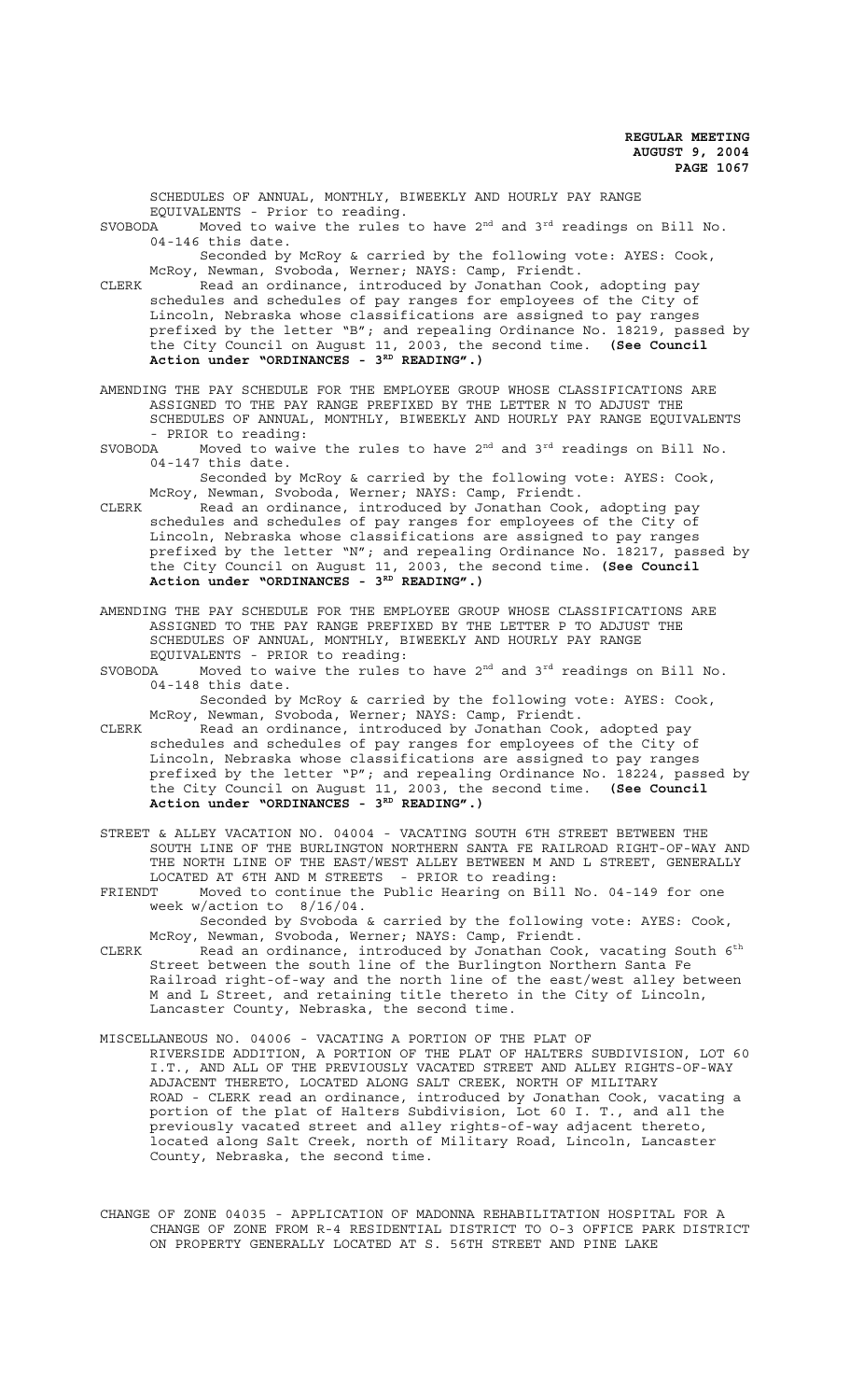ROAD - PRIOR to reading: CAMP Moved to delay action for one week to 8/16/04. Seconded by Svoboda & carried by the following vote: AYES: Camp, Cook, Friendt, McRoy, Newman, Svoboda, Werner; NAYS: None.

CLERK Read an ordinance, introduced by Jonathan Cook, amending the Lincoln Zoning District Maps attached to and made a part of Title 27 of the Lincoln Municipal Code, as provided by Section 27.05.020 of the Lincoln Municipal Code, by changing the boundaries of the districts established and shown thereon, the second time.

SPECIAL PERMIT 1713C - APPLICATION OF MADONNA REHABILITATION HOSPITAL TO AMEND THE ASPEN 3RD ADDITION COMMUNITY UNIT PLAN TO PERMIT 67 DWELLING UNITS, WITH A REQUESTED WAIVER OF THE PRELIMINARY PLAT PROCESS, ON PROPERTY GENERALLY LOCATED AT S. 56TH STREET AND PINE LAKE ROAD - PRIOR to reading:

- CAMP Moved to delay action for one week to 8/16/04. Seconded by Svoboda & carried by the following vote: AYES: Camp, Cook, Friendt, McRoy, Newman, Svoboda, Werner; NAYS: None.
- USE PERMIT 04001 APPLICATION OF MADONNA REHABILITATION HOSPITAL TO PERMIT A 110,000 SQ. FT. MEDICAL/OFFICE BUILDING, ON PROPERTY GENERALLY LOCATED AT S. 56TH STREET AND PINE LAKE ROAD - PRIOR to reading:
- CAMP Moved to delay action for one week to 8/16/04. Seconded by Svoboda & carried by the following vote: AYES: Camp, Cook, Friendt, McRoy, Newman, Svoboda, Werner; NAYS: None.
- VACATION 04005 VACATING ALLEN ROAD FROM THE WEST LINE OF STEPHANIE LANE WEST TO A POINT APPROXIMATELY 565 L.F. ALONG THE CENTERLINE OF ALLEN ROAD, GENERALLY LOCATED AT PINE LAKE ROAD AND STEPHANIE LANE - CLERK read an ordinance, introduced by Jonathan Cook, vacating Allen Road from the west line of Stephanie Lane west to a point approximately 565 I.f. along the centerline of Allen Road, generally located at Pine Lake Road and Stephanie Lane, and retaining title thereto in the City of Lincoln, Lancaster County, Nebraska, the second time.

#### **RESOLUTIONS**

- AUTHORIZING VINCENZO'S INC. TO OCCUPY A PORTION OF THE PUBLIC RIGHT-OF-WAY AT 808 P STREET TO PROVIDE OUTDOOR SEATING FOR VINCENZO'S RESTAURANT - PRIOR to reading:
- COOK Moved to Withdraw Bill No. 04R-187.

Seconded by Friendt & carried by the following vote: AYES: Camp, Cook, Friendt, McRoy, Newman, Svoboda, Werner; NAYS: None.

The ordinance, having **LOST**, was assigned File **#38-4481** & was placed on file in the Office of the City Clerk.

APPROVING LEGENDS AT 8300 NORTHWOODS DRIVE AS A KENO SATELLITE SITE - CLERK read the following resolution, introduced by Jonathan Cook, who moved its adoption:

A-82900 WHEREAS, the City of Lincoln and the County of Lancaster, Nebraska have entered into an Interlocal Agreement for the purposes of providing for joint City-County keno lottery; and

WHEREAS, the City has entered into a contract for the operation of keno type lottery with Lincoln's Big Red Keno, Ltd., a Nebraska limited partnership; and

WHEREAS, Section 5 of the Interlocal Agreement and Section 3(b) of the Keno contract grant the City the authority to approve all satellite locations within the corporate limits of Lincoln; and

WHEREAS, all requirements under the Interlocal Agreement and the Keno contract governing the establishment and location of keno satellite sites have been met.

NOW, THEREFORE, BE IT RESOLVED by the City Council of the City of Lincoln, Nebraska that a keno satellite site is hereby authorized at the location of Legends, 8300 Northwoods Drive, Lincoln, NE 68505. The City Clerk is directed to return an executed copy of this Resolution to Legends, and a copy to Lincoln's Big Red Keno, Ltd.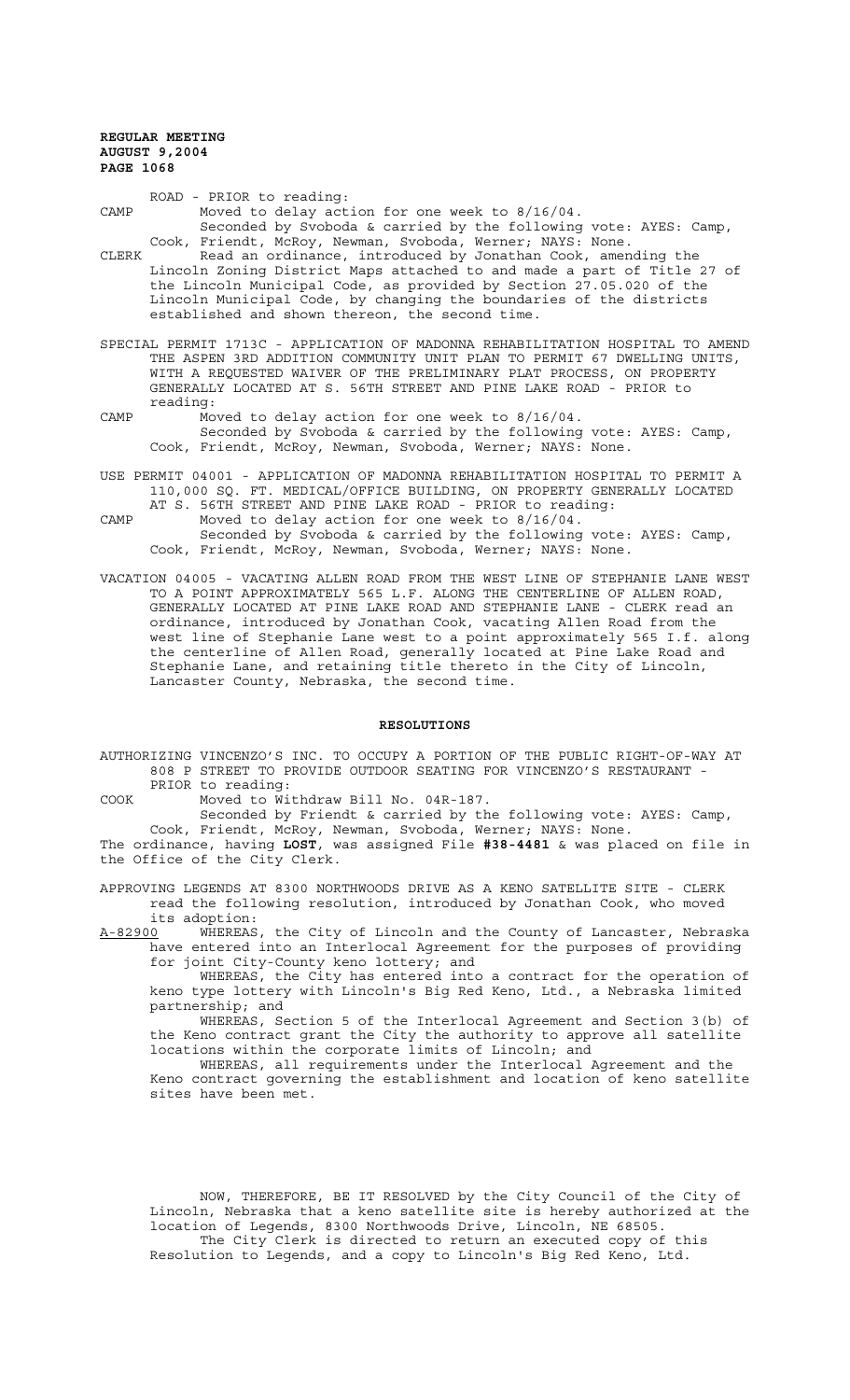Introduced by Jonathan Cook Seconded by Svoboda & carried by the following vote: AYES: Camp, Cook, Friendt, McRoy, Newman, Svoboda, Werner; NAYS: None.

AUTHORIZING THE ACCEPTANCE OF THE DONATION OF ONE PIECE OF ARTWORK FOR INCLUSION IN THE CITY'S PUBLIC ART COLLECTION AND FOR DISPLAY ON PUBLIC

PROPERTY - PRIOR to reading:<br>FRIENDT Moved to delay action FRIENDT Moved to delay action on Bill No. 04R-192 one week to 8/16/04. Seconded by Camp & carried by the following vote: AYES: Camp, Cook, Friendt, McRoy, Newman, Svoboda, Werner; NAYS: None.

ADOPTING THE REPORT OF THE CABLE TELEVISION ADVISORY BOARD RELATED TO THE CABLE TELEVISION FRANCHISE RENEWAL PROCEEDINGS AND THE REQUEST FOR RENEWAL PROPOSAL - PRIOR to reading:

CAMP Moved to amend Bill No. 04R-195 to delay the response time from 10/1/04 to 11/1/04.

Seconded by Svoboda & carried by the following vote: AYES: Camp, Cook, Friendt, McRoy, Newman, Svoboda, Werner; NAYS: None.

A-82901 WHEREAS, the City Council, by Resolution No. A-78607, formally commenced the City's cable television franchise renewal proceedings and requested the Cable Television Advisory Board to establish the details of that proceeding, and also to issue a report of its findings and conclusions for the consideration of the City Council; and

WHEREAS, the Cable Television Advisory Board, with the assistance of City staff and a number of consultants commissioned by the City, have conducted surveys, hearings, interviews, and discussions with multitudes of interests groups, constituents and cable television customers about the future cable related needs of the Lincoln community; and

WHEREAS, the Cable Television Advisory Board has completed it's report and has requested the City Council to adopt its report and the attached Request for Renewal Proposal (RFRP) and associated documents and attachments and to issue and forward the report and RFRP to Time Warner Cable for response by the prescribed deadline.

NOW, THEREFORE, BE IT RESOLVED by the City Council of the City of Lincoln, Nebraska:

1. That the City Council concludes that the cable-related needs and interests of the community and Time Warner Cable's past performance are accurately identified in the Staff Report.

2. That the City Council concludes that Time Warner Cable's failure to perform under its franchise agreement and/or applicable local law, as identified in the Cable Television Advisory Board Report on Cable-Related Needs and Interests and the Past Performance of Time Warner Cable, is a substantial breach of the materials terms of the franchise agreement and/or applicable law.

3. That the Cable Television Advisory Board Report on the Cable-Related Needs and Interests and the Past Performance of Time Warner Cable and its associated attachments and documents, (the "Staff Report"), the Request For Renewal Proposal, the model cable ordinance and the model franchise agreement are hereby approved and adopted. The City Council further adopts the requirements and models as set forth in the Staff Report, the RFRP, the model franchise agreement and the model cable ordinance as the models and requirements that will help meet the community's cable-related needs and interests.

4. That the City Council hereby closes the ascertainment of cablerelated needs and interests and the review of the past performance of Time Warner Cable contemplated by 47 U.S.C.  $\S$  546(a).  $\qquad \qquad$  5. The City Clerk is directed to forward the Staff Report and RFRP and their associated attachments, including the model ordinance and model franchise agreement, to Time Warner Cable for its review and response. The City Council hereby establishes that the deadline for submission of a complete and final response to the RFRP shall be 4:00 p.

Introduced by Jonathan Cook Seconded by McRoy & carried by the following vote: AYES: Cook, Friendt, McRoy, Newman, Svoboda, Werner; NAYS: Camp.

SETTING THE HEARING DATE OF MONDAY, AUGUST 23, 2004 AT 1:30 P.M. FOR THE APP. OF REMLO ENTERPRISES, LLC DBA HEPBURN'S VILLE GRILLE & PUB FOR A CLASS J LIQUOR LICENSE AT 2701 N.  $48^{\text{TH}}$  STREET, #4 - CLERK read the following resolution, introduced by Glenn Friendt, who moved its adoption: A-82902 BE IT RESOLVED by the City Council, of the City of Lincoln, that a hearing date is hereby set for Mon., August 23, 2004, at 1:30 p.m. or as soon thereafter as possible in the City Council Chambers, County-City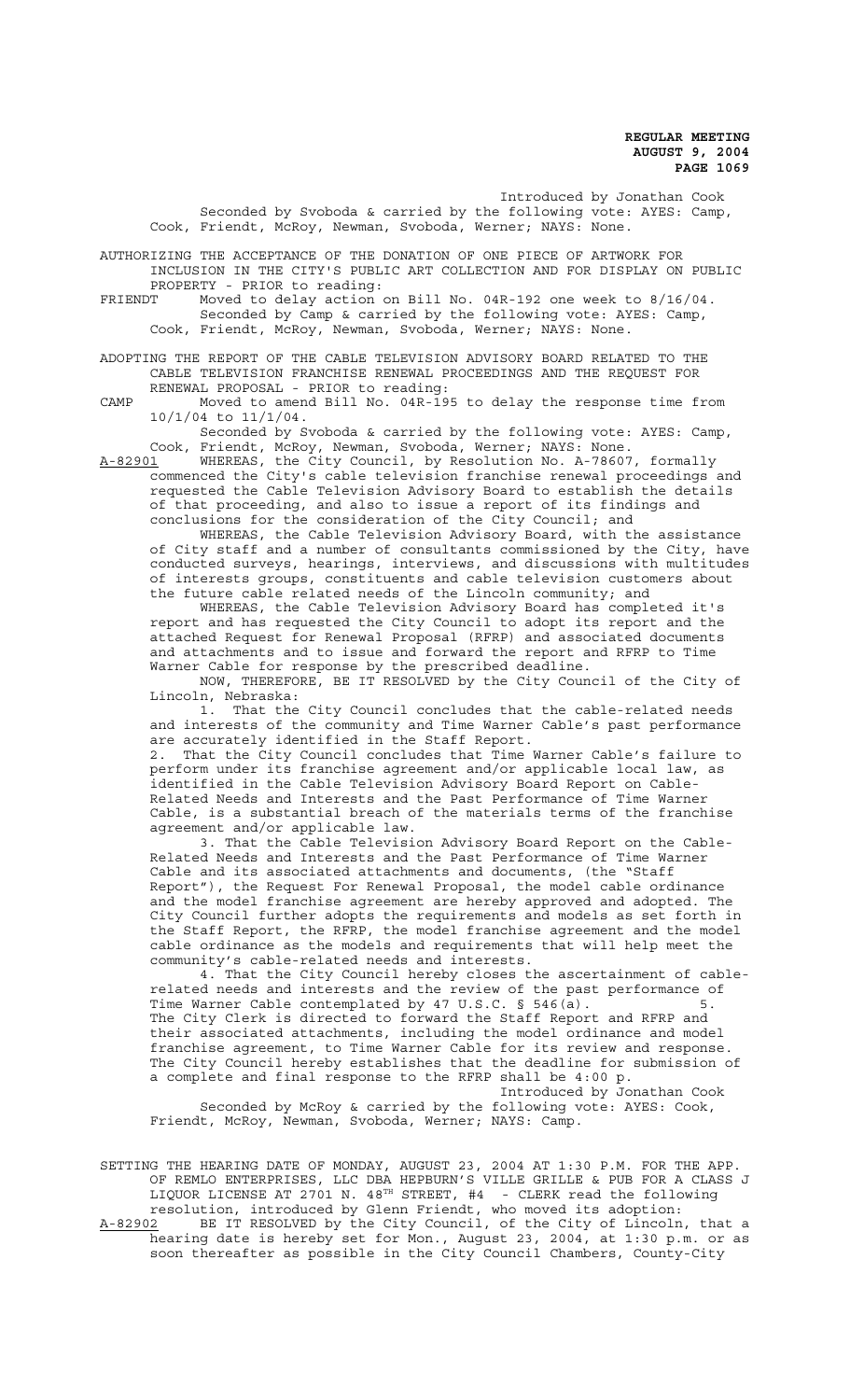Building, 555 S. 10<sup>th</sup> St., Lincoln, NE, for App. of Remlo Enterprises, LLC dba Hepburn's Ville Grille & Pub for a Class "J" liquor license at 2701 N. 48th Street, #4. If the Police Dept. is unable to complete the investigation by said time, a new hearing date will be set. Introduced by Glenn Friendt Seconded by Svoboda & carried by the following vote: AYES: Camp, Cook, Friendt, McRoy, Newman, Svoboda, Werner; NAYS: None. SETTING THE HEARING DATE OF MONDAY, AUGUST 23, 2004 AT 1:30 P.M. FOR THE APP. OF ARTURO'S INC DBA ARTURO'S RESTAURANTE & CANTINA FOR A CLASS "I" LIQUOR LICENSE AT 803 Q STREET - CLERK read the following resolution, introduced by Glenn Friendt, who moved its adoption:<br>A-82903 BE IT RESOLVED by the City Council, of the City BE IT RESOLVED by the City Council, of the City of Lincoln, that a hearing date is hereby set for Mon., August 23, 2004, at 1:30 p.m. or as soon thereafter as possible in the City Council Chambers, County-City Building, 555 S. 10<sup>th</sup> St., Lincoln, NE, for App. of Arturo's Restaurante & Cantina for a Catering liquor license at 803 Q Street. If the Police Dept. is unable to complete the investigation by said time, a new hearing date will be set. Introduced by Glenn Friendt Seconded by Svoboda & carried by the following vote: AYES: Camp, Cook, Friendt, McRoy, Newman, Svoboda, Werner; NAYS: None. SETTING THE HEARING DATE OF MONDAY, AUGUST 23, 2004 AT 1:30 P.M. FOR THE APP. OF GATEAU ENTERPRISES, LLC DBA WINDSOR STABLES RECEPTION CENTRE FOR A CLASS I LIQUOR LICENSE AT 1024 L STREET - CLERK read the following

resolution, introduced by Glenn Friendt, who moved its adoption: A-82904 BE IT RESOLVED by the City Council, of the City of Lincoln, that a hearing date is hereby set for Mon., August 23, 2004, at 1:30 p.m. or as soon thereafter as possible in the City Council Chambers, County-City Building, 555 S. 10<sup>th</sup> St., Lincoln, NE, for App. of Gateau Enterprises, LLC dba Windsor Stables Reception Centre for a Class "I" liquor license at 1024 L Street.

If the Police Dept. is unable to complete the investigation by said time, a new hearing date will be set.

Introduced by Glenn Friendt Seconded by Svoboda & carried by the following vote: AYES: Camp, Cook, Friendt, McRoy, Newman, Svoboda, Werner; NAYS: None.

SETTING THE HEARING DATE OF MONDAY, AUGUST 23, 2004 AT 1:30 P.M. FOR THE APP. OF GATEAU ENTERPRISES, LLC DBA THE GREEN GATEAU CAFÉ AND PATISSERIE FOR A CLASS J LIQUOR LICENSE AT 330 SOUTH  $10^{\text{\tiny{TH}}}$  STREET  $\,$  - CLERK read the following resolution, introduced by Glenn Friendt, who moved its adoption:

A-82905 BE IT RESOLVED by the City Council, of the City of Lincoln, that a hearing date is hereby set for Mon., August 23, 2004, at 1:30 p.m. or as soon thereafter as possible in the City Council Chambers, County-City Building, 555 S. 10<sup>th</sup> St., Lincoln, NE, for App. of Gateau Enterprises, LLC dba The Green Gateau Café & Patisserie for a Class "J" liquor license at 330 South 10<sup>th</sup> Street.

If the Police Dept. is unable to complete the investigation by said time, a new hearing date will be set.

Introduced by Glenn Friendt Seconded by Svoboda & carried by the following vote: AYES: Camp, Cook, Friendt, McRoy, Newman, Svoboda, Werner; NAYS: None.

#### **PETITIONS & COMMUNICATIONS**

THE FOLLOWING HAVE BEEN REFERRED TO PLANNING DEPT.: Change of Zone 3312 - App. of Ridge Development Co. from R-3 to B-2 at North 14<sup>th</sup> Street and Fletcher Avenue.

Change of Zone 04032 - App. of Director of Planning to amend Chapter 27.60 of the Lincoln Municipal Code to simplify and streamline the

Planned Unit Development process. Change of Zone 04042 - App. of Anderson Ford to amend Sections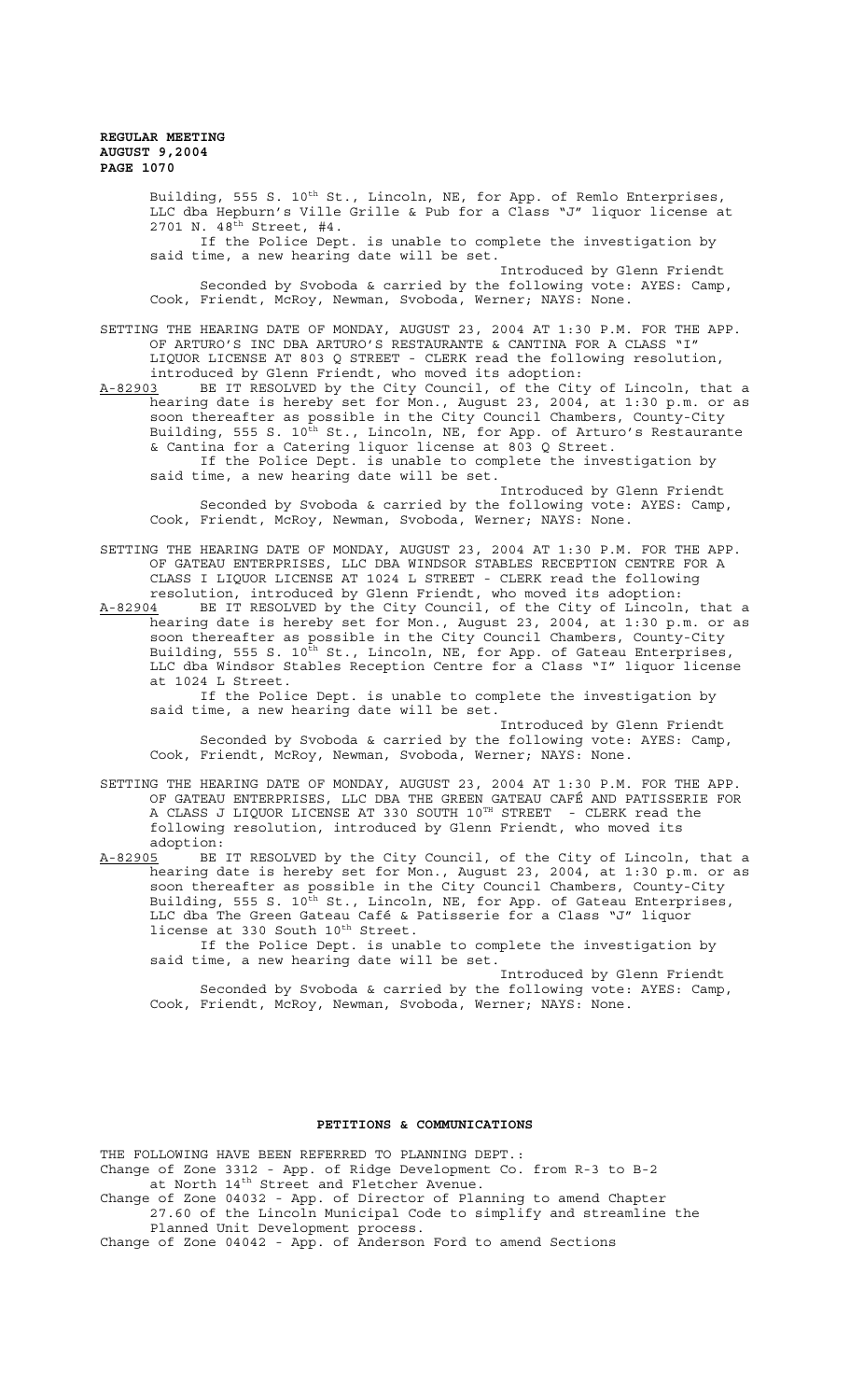27.69.049(d) and 27.69.270 of the LMC to allow larger message center/electronic chargeable signs in the H-3 district within 660 feet of the interstate.

Change of Zone 04043 - App. of Director of Planning to amend Sec. 27.47.020, 27.47.035, 27.47.040, 27.49.020, 27.49.030, 27.49.050, 27.51.040 and 27.51.060 of the LMC to allow churches as a conditional use in the I-1 Industrial, I-2 Industrial Park and I-3 Employment Center Districts.

Change of Zone 04045 - App. of Director of Planning to amend Chapters 27.27, 27.28, 27.31, 27.37, 27.63, 27.65, 27.69, 27.70 of the LMC to streamline the development process.

Change of Zone 04047 - App. of Jack G. Wolfe from AG & R-3 to 0-2 at South 84th Street and Old Cheney Road.

Change of Zone 04048 - App. Seacrest & Kalkowski from 0-3 to R-3 at South 14<sup>th</sup> Street and Yankee Hill Road.

Change of Zone 04049 - App. of Callaway Development Corp. from I-1 to R-5 at North 25 th Street and Fairfield Street.

Use Permit 117A - App. of Security First Federal for an amendment to allow a ground sign outside the pad site at South 14<sup>th</sup> Street and Pine Lake Road.

Use Permit 123C - App. of Seacrest and Kalkowski for an amendment to waive the rear and side yard setbacks at North 33rd Street and Folkways Boulevard.

Use Permit 126B - App. of Seacrest and Kalkowski to change boundaries of the use permit at South 14<sup>th</sup> Street and Yankee Hill Road.

Use Permit 135 - App. of Ridge Development Company for 163,000 sq. ft. commercial, retail, and fast food on property at Fletcher Avenue and Interstate 80.

Special Permit 1692C - App. of Wilderness Ridge Community Unit Plan to change boundaries to allow for additional parking on property at South 14<sup>th</sup> Street and Yankee Hill Road.

Special Permit 04004A - App. of Meyer Homes Inc to allow a deck higher than 31 ft. to project into the rear yard setback up to 8 ft. on property at 7310 Whitewater Lane.

Special Permit 04034 - App. of BryanLGH Medical Center for a health care facility on property at South 27th Street and Tamarin Ridge Road.

Special Permit 04037 - App. of Joe Hakenkamp for Tabitha Inc. for a health care facility on property at South 47<sup>th</sup> Street and Randolph Street.

Special Permit No. 04040 - App. of Callaway Development Corp.

amendment to The Legends Community Unit Plan for approximately 168 dwelling units w/requests to waive front yard setback, rear yard setback, reduction in separation between 3 story buildings, storm water detention, perimeter landscape screening, and increase in building height on property at North 25<sup>th</sup> Street and Fairfield Street.

#### **REPORTS OF CITY OFFICERS**

REPORT FROM CITY TREASURER OF TELECOMMUNICATION OCCUPATION TAX FOR THE MONTH OF APRIL - JUNE, 2004: VOICESTREAM, BUSINESS TELECOM., WINSTAR COMM., TELENATIONAL COMM., COMTECH 21, PNG TELCOMM., OPEX COMM., NETIFICE COMM., IDT CORP., FAST PHONES OF NEBRASKA; JUNE, 2004: ALLTEL COMM. OF NE, ALLTEL NEBRASKA INC., ALLTEL SYSTEMS OF THE MIDWEST, AT&T, INTELLICAL, WORKING ASSETS, BOYERS UNITED, BELL ATLANTIC, CIII, XO LONG DISTANCE, CRICKET, VERIZON SELECT, ACN, CINCINNATI BELL, VIRGIN MOBILE USA, GLOBAL CROSSING, QWEST, USCOC OF GREATER IOWA, ON STAR, WHO'S CALLING, TRANS NATIONAL, MCLEODUSA, NEXTEL, ECI, TRACFONE, VOICE COM, ENHANCED COMM., GUARANTEED PHONE SERVICE, MATRIX TELECOM, MCI, PRIMUS. - CLERK presented said report which was placed on file in the Office of the City Clerk. **(20)**

REPORT FROM CITY TREASURER OF FRANCHISE FEES FOR TIME WARNER CABLE - CLERK presented said report which was placed on file in the Office of the City Clerk. **(41-2518A)**

REPORT FROM LINCOLN WATER & WASTEWATER SYSTEM FOR THE RECAPITULATION OF DAILY CASH RECEIPTS FOR JULY, 2004 - CLERK presented said report which was placed on file in the Office of the City Clerk. **(8-71)**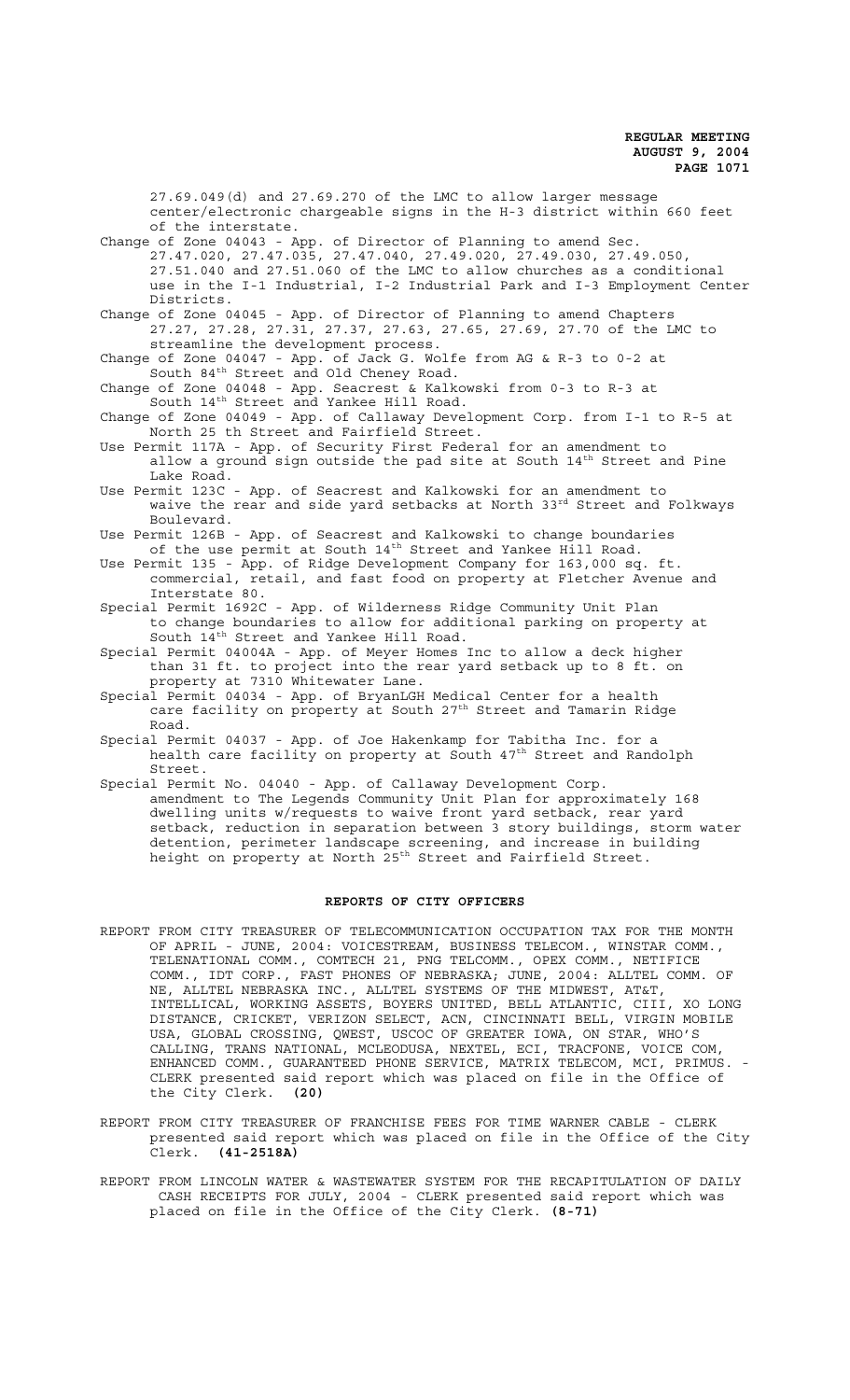## **ORDINANCES - 1ST READING & ASSOCIATED RESOLUTIONS** (Resolutions listed hereunder advance to Public Hearing on 8/9/04)

- AUTHORIZING THE TRANSFER OF UNSPENT AND UNENCUMBERED APPROPRIATIONS AND CASH WITHIN THE PUBLIC WORKS & UTILITIES DEPARTMENT BETWEEN CERTAIN CAPITAL IMPROVEMENTS PROJECTS WITHIN THE WATER REVENUE FUND, SANITARY SEWER CONSTRUCTION FUND, STORM SEWER BOND FUND, LANDFILL REVENUE FUND, STREET CONSTRUCTION, AND PARKING FUND - CLERK read an ordinance, introduced by Glenn Friendt, approving the transfer of unspent and unencumbered appropriations and cash (if any) between certain capital improvement projects within the Water Construction Fund, Sanitary Sewer Construction Fund, Landfill Revenue Fund, Storm Sewer Bond Issue Fund, Street Construction Fund, Vehicle Tax Fund, and Parking Lot Revolving Fund within the Public Works & Utilities Department, the first time.
- AMENDING SECTION 8.20.230 OF THE LINCOLN MUNICIPAL CODE TO INCREASE THE PERMIT FEE FOR LEVEL II FOOD HANDLER AND LEVEL II APPROVED INSERVICE FOOD HANDLER AND TO ESTABLISH A PERMIT FEE FOR LEVEL III APPROVED INSERVICE FOOD HANDLER - CLERK read an ordinance, introduced by Glenn Friendt, amending Section 8.20.230 of the Lincoln Municipal Code to increase the permit fees for Level II Food Handler and Level II Approved Inservice Food Handler and to establish a permit fee for Level III Approved Inservice Food Handler; and repealing Section 8.20.230 of the Lincoln Municipal Code as hitherto existing, the first time.
- AMENDING CHAPTER 24.01 OF THE LINCOLN MUNICIPAL CODE TO CHANGE THE DEFINITION OF DIRECTOR TO REFER TO THE DIRECTOR OF BUILDING AND SAFETY, TO INCREASE THE SCHEDULE OF FEES, AND TO IMPOSE A MINIMUM FINE FOR VIOLATING THE PROVISIONS OF THIS CHAPTER - CLERK read an ordinance, introduced by Glenn Friendt, amending Chapter 24.01 of the Lincoln Municipal Code relating to Lincoln Fire Suppression Systems by amending Section 24.01.010 to change the definition of Director to refer to the Director of Building and Safety; by amending Section 24.01.200 to increase the schedule of fees; by amending Section 24.01.380 to impose a minimum fine for violating the provisions of this Chapter; and repealing Sections 24.01.010, 24.01.200, and 24.01.380 of the Lincoln Municipal Code as hitherto existing, the first time.

# ORDINANCES - 3<sup>RD</sup> READING & RESOLUTIONS FOR ACTION

AMENDING THE PAY SCHEDULE FOR THE EMPLOYEE GROUP WHOSE CLASSIFICATIONS ARE ASSIGNED TO THE PAY RANGE PREFIXED BY THE LETTER A AND C TO ADJUST THE SCHEDULES OF ANNUAL, MONTHLY, BIWEEKLY AND HOURLY PAY RANGE EQUIVALENTS - CLERK read an ordinance, introduced by Jonathan Cook, adopted pay schedules and schedules of pay ranges for employees of the City of Lincoln, Nebraska whose classifications are assigned to pay ranges prefixed by the letters "A," and "C,"; and repealing Ordinance No. 18220, passed by the City Council on August 11, 2003, the first time.

COOK Moved to pass the ordinance as read. Seconded by Svoboda & carried by the following vote: AYES: Camp, Cook, Friendt, McRoy, Newman, Svoboda, Werner; NAYS: None.

The ordinance, being numbered **#18412**, is recorded in Ordinance Book , Page

AMENDING THE PAY SCHEDULE FOR THE EMPLOYEE GROUP WHOSE CLASSIFICATIONS ARE ASSIGNED TO THE PAY RANGE PREFIXED BY THE LETTER B TO ADJUST THE SCHEDULES OF ANNUAL, MONTHLY, BIWEEKLY AND HOURLY PAY RANGE EQUIVALENTS - CLERK read an ordinance, introduced by Jonathan Cook, adopting pay schedules and schedules of pay ranges for employees of the City of Lincoln, Nebraska whose classifications are assigned to pay ranges prefixed by the letter "B"; and repealing Ordinance No. 18219, passed by the City Council on August 11, 2003, the third time. COOK Moved to pass the ordinance as read. Seconded by Svoboda & carried by the following vote: AYES: Camp,

Cook, Friendt, McRoy, Newman, Svoboda, Werner; NAYS: None.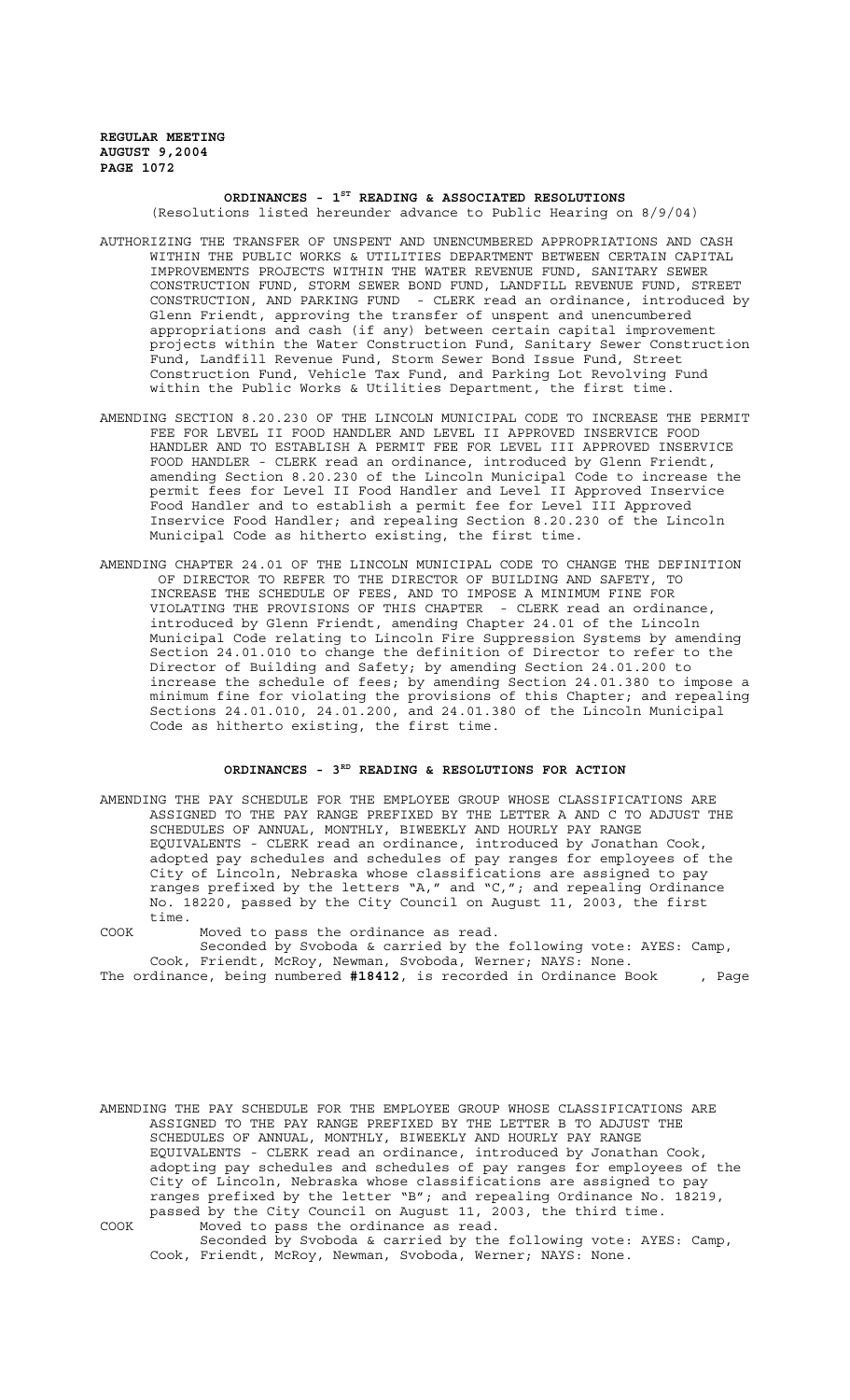|         | The ordinance, being numbered #18413, is recorded in Ordinance Book                                                                                                                                         |  |                                         |  |                                                                                                                                                                                                                                                                                                                                                                                                                                                                                                                                                                                                                                                                                      | , Page |
|---------|-------------------------------------------------------------------------------------------------------------------------------------------------------------------------------------------------------------|--|-----------------------------------------|--|--------------------------------------------------------------------------------------------------------------------------------------------------------------------------------------------------------------------------------------------------------------------------------------------------------------------------------------------------------------------------------------------------------------------------------------------------------------------------------------------------------------------------------------------------------------------------------------------------------------------------------------------------------------------------------------|--------|
|         | AMENDING THE PAY SCHEDULE FOR THE EMPLOYEE GROUP WHOSE CLASSIFICATIONS ARE<br>the City Council on August 11, 2003, the third time.                                                                          |  |                                         |  | ASSIGNED TO THE PAY RANGE PREFIXED BY THE LETTER N TO ADJUST THE<br>SCHEDULES OF ANNUAL, MONTHLY, BIWEEKLY AND HOURLY PAY RANGE EQUIVALENTS<br>- CLERK read an ordinance, introduced by Jonathan Cook, adopting pay<br>schedules and schedules of pay ranges for employees of the City of<br>Lincoln, Nebraska whose classifications are assigned to pay ranges<br>prefixed by the letter "N"; and repealing Ordinance No. 18217, passed by                                                                                                                                                                                                                                          |        |
| COOK    | Cook, Friendt, McRoy, Newman, Svoboda, Werner; NAYS: None.                                                                                                                                                  |  | Moved to pass the ordinance as read.    |  | Seconded by Svoboda & carried by the following vote: AYES: Camp,                                                                                                                                                                                                                                                                                                                                                                                                                                                                                                                                                                                                                     |        |
|         | The ordinance, being numbered #18414, is recorded in Ordinance Book                                                                                                                                         |  |                                         |  |                                                                                                                                                                                                                                                                                                                                                                                                                                                                                                                                                                                                                                                                                      | , Page |
|         | AMENDING THE PAY SCHEDULE FOR THE EMPLOYEE GROUP WHOSE CLASSIFICATIONS ARE<br>SCHEDULES OF ANNUAL, MONTHLY, BIWEEKLY AND HOURLY PAY RANGE<br>passed by the City Council on August 11, 2003, the third time. |  |                                         |  | ASSIGNED TO THE PAY RANGE PREFIXED BY THE LETTER P TO ADJUST THE<br>EQUIVALENTS - CLERK read an ordinance, introduced by Jonathan Cook,<br>adopted pay schedules and schedules of pay ranges for employees of the<br>City of Lincoln, Nebraska whose classifications are assigned to pay<br>ranges prefixed by the letter "P"; and repealing Ordinance No. 18224,                                                                                                                                                                                                                                                                                                                    |        |
| COOK    |                                                                                                                                                                                                             |  | Moved to pass the ordinance as read.    |  | Seconded by Svoboda & carried by the following vote: AYES: Camp,                                                                                                                                                                                                                                                                                                                                                                                                                                                                                                                                                                                                                     |        |
|         | Cook, Friendt, McRoy, Newman, Svoboda, Werner; NAYS: None.<br>The ordinance, being numbered #18415, is recorded in Ordinance Book                                                                           |  |                                         |  |                                                                                                                                                                                                                                                                                                                                                                                                                                                                                                                                                                                                                                                                                      | , Page |
|         | AMENDING SECTION 5.04.210 OF THE LINCOLN MUNICIPAL CODE TO ADJUST OCCUPATION                                                                                                                                |  |                                         |  | TAX ON LIQUOR LICENSES TO SET THEM AT THE MAXIMUM RATE ALLOWED BY                                                                                                                                                                                                                                                                                                                                                                                                                                                                                                                                                                                                                    |        |
| FRIENDT | RECENTLY PASSED LB 485 - PRIOR to reading:<br>insert in lieu thereof "200.00".                                                                                                                              |  |                                         |  | Moved to amend Bill No. 04-136 on page 2, line 7, strike "\$25" and<br>insert in lieu thereof "\$80" and on page 2, line 8, strike "\$150.00" and<br>Seconded by Cook & carried by the following vote: AYES: Camp,                                                                                                                                                                                                                                                                                                                                                                                                                                                                   |        |
| CLERK   | Cook, Friendt, McRoy, Newman, Svoboda, Werner; NAYS: None.                                                                                                                                                  |  |                                         |  | Read an ordinance, introduced by Jon Camp, amending Section<br>5.04.210 to adjust occupation tax on liquor licenses to set them at the<br>maximum rate allowed by recently passed LC 485; repealing Section<br>5.04.210 of the Lincoln Municipal Code as hitherto existing; and<br>establishing an effective date of May 1, 2005, the third time.                                                                                                                                                                                                                                                                                                                                    |        |
| CAMP    |                                                                                                                                                                                                             |  | Moved to pass the ordinance as amended. |  | Seconded by Svoboda & carried by the following vote: AYES: Camp,                                                                                                                                                                                                                                                                                                                                                                                                                                                                                                                                                                                                                     |        |
|         | Cook, Friendt, McRoy, Newman, Svoboda, Werner; NAYS: None.<br>The ordinance, being numbered #18416, is recorded in Ordinance Book                                                                           |  |                                         |  |                                                                                                                                                                                                                                                                                                                                                                                                                                                                                                                                                                                                                                                                                      | , Page |
| CAMP    | CHANGE OF ZONE 04039 - APPLICATION OF EIGER CORPORATION FOR A CHANGE OF ZONE<br>the districts established and shown thereon, the third time.<br>Cook, Friendt, McRoy, Newman, Svoboda, Werner; NAYS: None.  |  | Moved to pass the ordinance as read.    |  | FROM H-4 GENERAL COMMERCIAL DISTRICT TO B-5 PLANNED REGIONAL BUSINESS<br>DISTRICT ON PROPERTY GENERALLY LOCATED SOUTHEAST OF THE INTERSECTION OF<br>SOUTH 84TH STREET AND HIGHWAY 2 - CLERK read an ordinance, introduced by<br>Jon Camp, amending the Lincoln Zoning District maps attached to and made<br>a part of Title 27 of the Lincoln Municipal Code, as provided by Section<br>27.05.020 of the Lincoln Municipal Code, by changing the boundaries of<br>Seconded by Svoboda & carried by the following vote: AYES: Camp,                                                                                                                                                   |        |
|         | The ordinance, being numbered #18417, is recorded in Ordinance Book                                                                                                                                         |  |                                         |  |                                                                                                                                                                                                                                                                                                                                                                                                                                                                                                                                                                                                                                                                                      | , Page |
| A-82906 | SPECIAL PERMIT 2046A - APPLICATION OF EIGER CORPORATION TO DEVELOP 32,500 SQ.<br>resolution, introduced by Jon Camp, who moved its adoption:                                                                |  |                                         |  | FT. OF COMMERCIAL AND RETAIL FLOOR AREA WITH WAIVERS TO THE PRELIMINARY<br>PLAT PROCESS, TO ALLOW A Cul-de-sac IN EXCESS OF 1,000 FEET, TO REDUCE<br>SETBACKS FROM 20 FEET TO 0 FEET ADJACENT TO OUTLETS, TO NOT REQUIRE A<br>SIDEWALK ALONG HIGHWAY 2 AND S. 87TH STREET, TO ALLOW THE TRANSFER OF<br>SEWAGE FROM ONE DRAINAGE BASIN TO ANOTHER, AND TO ALLOW LOT LINES NOT AT<br>RIGHT ANGLES TO STREET, ON PROPERTY GENERALLY LOCATED SOUTHEAST OF THE<br>INTERSECTION OF S. 84TH STREET AND HIGHWAY 2 - CLERK read the following<br>WHEREAS, Eiger Corporation has submitted an application designated<br>as Special Permit No. 2046A for authority to develop 32,500 sq. ft. of |        |
|         |                                                                                                                                                                                                             |  |                                         |  | commercial and retail floor area with requested waivers to the Land<br>Subdivision Ordinance and Zoning Code to waive the preliminary plat                                                                                                                                                                                                                                                                                                                                                                                                                                                                                                                                           |        |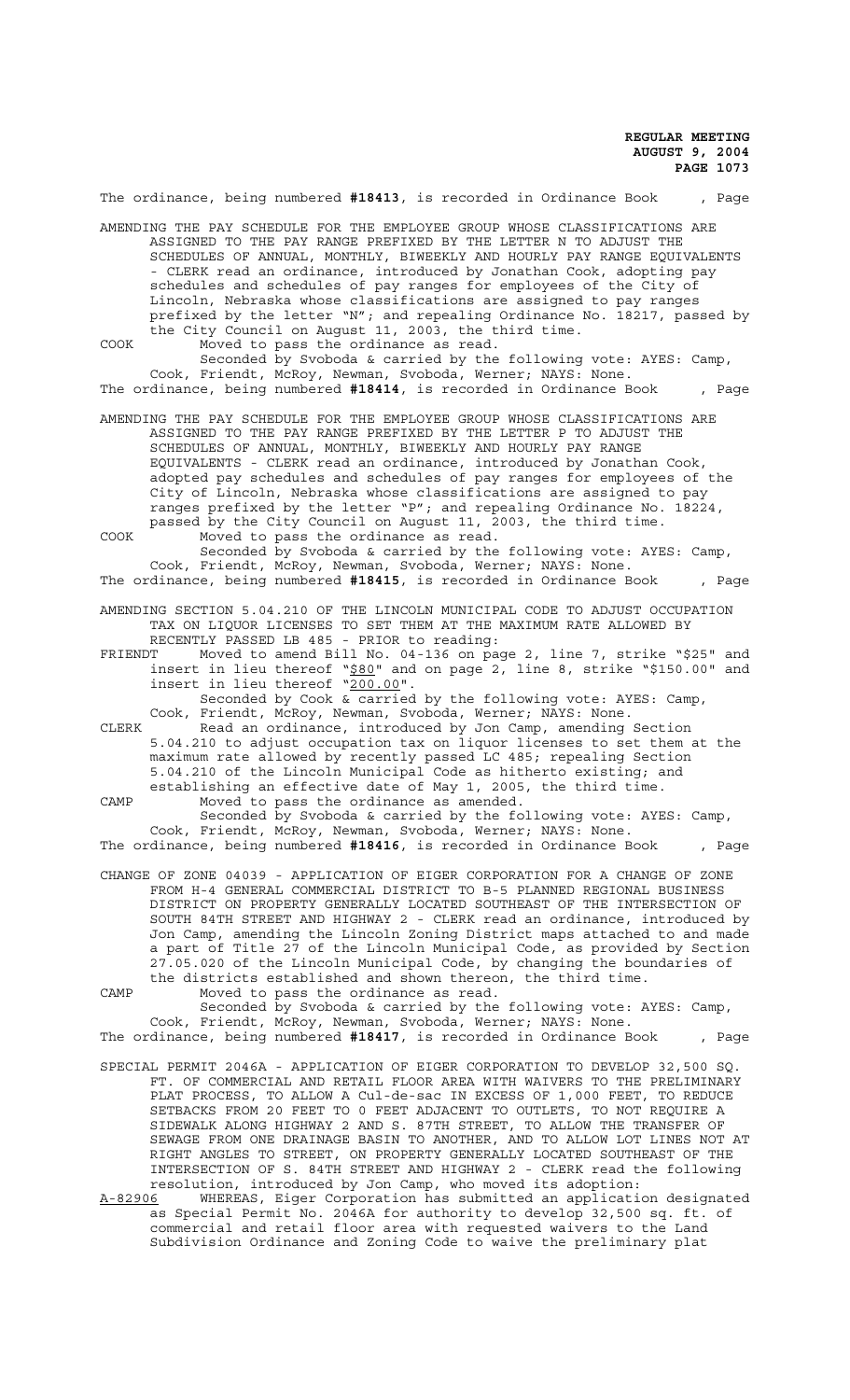process, to allow a cul-de-sac in excess of 1,000 feet, to reduce setbacks from 20 feet to 0 feet adjacent to outlets, to not require a sidewalk along Highway 2 and S. 87th Street, to allow the transfer of sewage from one drainage basin to another, and to allow lot lines not at right angles to street, on property located southeast of the intersection of S. 84th Street and Highway 2, and legally described to wit:

A part of Outlot A, Appian Way Regional Center Phase 2 Addition, a part of Outlot C, Appian Way Regional Center Phase 2 Addition, all of Outlot D, Appian Way Regional Center Phase 2 Addition, and all of Lots 1 and 2, Appian Way Regional Center Phase 2 Addition, located in the Southwest Quarter of Section 23, all in Township 9 North, Range 7 East of the Sixth Principal Meridian, Lancaster County, Nebraska, described as follows:

Beginning at a point on the easterly line of said Lot 1 located on the northerly line of the Southeast Quarter of the Southwest Quarter of said Section 23, said point also being on the existing westerly South 91st Street 33.00 foot right-of-way line; thence S 00 12'37" W along said westerly right-of-way line, a distance of 4.62 feet to the northerly Yankee Hill Road right-of-way line; thence S 44 20'31" W along said northerly right of way line, a distance of 285.77 feet to the point of curvature of a 1935.00 foot radius curve concave to the northwest; thence southwesterly along said northerly right-of-way line and said curve, through a central angle of 10 58 31" an arc distance of 370.66 feet, the chord of said curve bears S 49 49'48" W, a distance of 370.09 feet; thence S 55 18'59" W along said northerly right-of-way line, a distance of 31.13 feet to the southeast corner of Lot 105, Irregular Tract; thence N 24 41 05" W along the easterly line of said Lot 105, a distance of 76.15 feet to the point of curvature of a 283.00 foot radius curve concave to the east; thence northerly along the easterly line of said Lot 105 and the easterly line of Lot 106, Irregular Tract, and said curve, through a central angle of 24 39'05" an arc distance of 121.76 feet, the chord of said curve bears N 12 21'32" W, a distance of 120.82 feet; thence N 00 02 00" W along the easterly line of said Lot 106, a distance of 109.79 feet to the point of curvature of a 331.00 foot radius curve concave to the west; thence northerly along the easterly line of said Lot 106 and said curve, through a central angle of 34 18'58" an arc distance of 198.25 feet, the chord of said curve bears N 17 11 29" W, a distance of 195.30 feet to the southerly line of an existing Lincoln Electric System transmission line easement recorded as Instrument Number 95-12607 at the Lancaster County Register of Deeds; thence S 89 01 14" W along said easement line, a distance of 421.42 feet to the point of curvature of a 1544.43 foot radius curve, concave to the south; thence northwesterly along said curve, through a central angle of 08 29'28" an arc distance of 228.88 feet, the chord of said curve bears N 49 41 49" W, a distance of 228.67 feet; thence N 54 44 21" E, a distance of 284.85 feet; thence S 57 04 22" E, a distance of 349.77 feet to the point of curvature of a 369.50 foot radius curve, concave to the southwest; thence southeasterly along said curve, through a central angle of 21 15 29" an arc distance of 137.09 feet, the chord of said curve bears S 46 26 38" E, a distance of 136.31 feet; thence N 56 35 33" E, a distance of 36.02 feet; thence N 35 32 47" E, a distance of 346.74 feet to a point on the existing southerly right-of-way line of Nebraska Highway No. 2; thence S 51 36 51" E along said southerly right-of-way line, a distance of 463.01 feet to the westerly South 91st Street right-of-way line, said line being located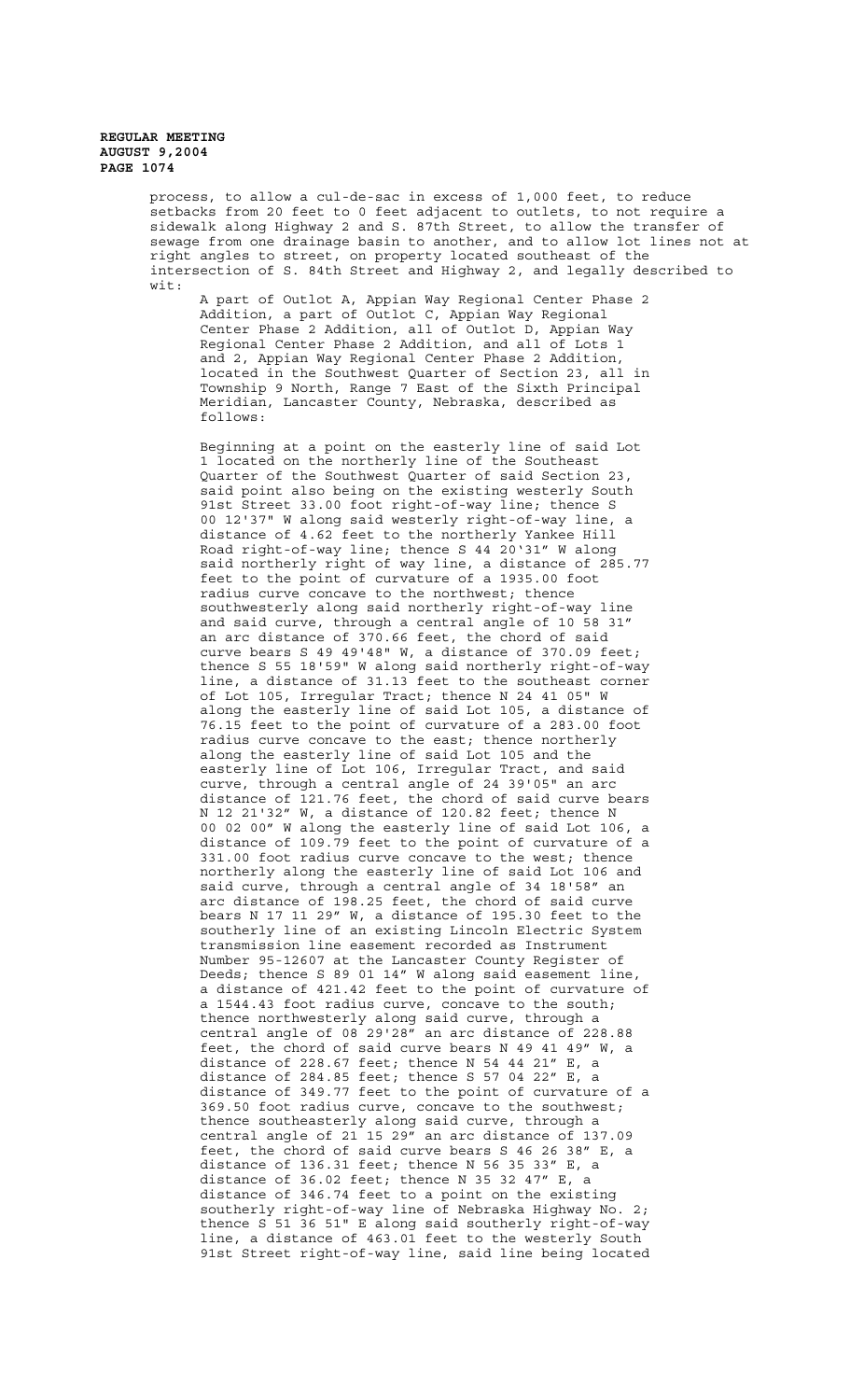33.00 feet westerly of, perpendicular measurement, and parallel with the east line of said Southwest Quarter Section; thence S 00 12 24" W along said westerly right of way line, a distance of 53.68 feet to the point of beginning, containing an area of 377,507.26 square feet (8.67 acres) more or less;

WHEREAS, the real property adjacent to the area included within the site plan for this commercial and retail development will not be adversely affected; and

WHEREAS, said site plan together with the terms and conditions hereinafter set forth are consistent with the intent and purpose of Title 27 of the Lincoln Municipal Code to promote the public health, safety, and general welfare.

NOW, THEREFORE, BE IT RESOLVED by the City Council of the City of Lincoln, Nebraska:

That the application of Eiger Corporation, hereinafter referred to as "Permittee", to develop 32,500 sq. ft. of commercial and retail floor area, on the property legally described above, be and the same is hereby granted under the provisions of Section 26.31.015 and Section 27.63.470 of the Lincoln Municipal Code upon condition that construction and operation of said commercial and retail floor area be in strict compliance with said application, the site plan, and the following additional express terms, conditions, and requirements:

1. This permit approves 32,500 square feet of commercial and retail floor area with waivers of the following Land Subdivision Ordinance and Zoning Code requirements:

- a. The provision of Section 26.11.020 of the Lincoln Municipal Code that a preliminary plat is required for all subdivisions is waived.
- b. The requirement of Section 26.23.080 of the Lincoln Municipal Code that dead end streets shall not exceed 1,000 feet is waived to allow a cul-de-sac in excess of 1,000 feet.
- c. The requirement of Section 27.45.070 of the Lincoln Municipal Code that a side yard and rear yard have a 20 foot setback is waived to allow zero foot setbacks adjacent to outlets.
- d. The requirement of Section 26.23.095 of the Lincoln Municipal Code that sidewalks be constructed on both sides of all streets within the Subdivision and on the side of the street abutting the Subdivision is waived along Highway 2 and South 87th Street.
- e. The requirement of Section 26.27.040 of the Lincoln Municipal Code that a wastewater collection system be constructed in accordance with the sanitary sewer design standards is waived to allow the transfer of sewage from one drainage basin to another.
- f. The requirement of Section 26.23.140 of the Lincoln Municipal Code that lot lines be at a right angle to the street is waived to allow lot lines not at right angles to the street.
- 2. Before receiving building permits:
	- a. The Permittee must submit an acceptable, revised and reproducible final plan with six copies.
	- b. The construction plans must conform to the approved plans.
	- c. Final plats within the area of this development must be approved by the Planning Director consistent with the approved use permit.

3. Before occupying the buildings all development and

construction must be completed in conformance with the approved plans. 4. All privately-owned improvements must be permanently

maintained by the Permittee or an appropriately established association approved by the City Attorney.

5. The site plan approved by this permit shall be the basis for all interpretations of setbacks, yards, locations of buildings, location of parking and circulation elements, and similar matters.

6. The terms, conditions, and requirements of this resolution shall be binding and obligatory upon the Permittee, its successors, and assigns. The building official shall report violations to the City Council which may revoke the special permit or take such other action as may be necessary to gain compliance.

7. The Permittee shall sign and return the City's letter of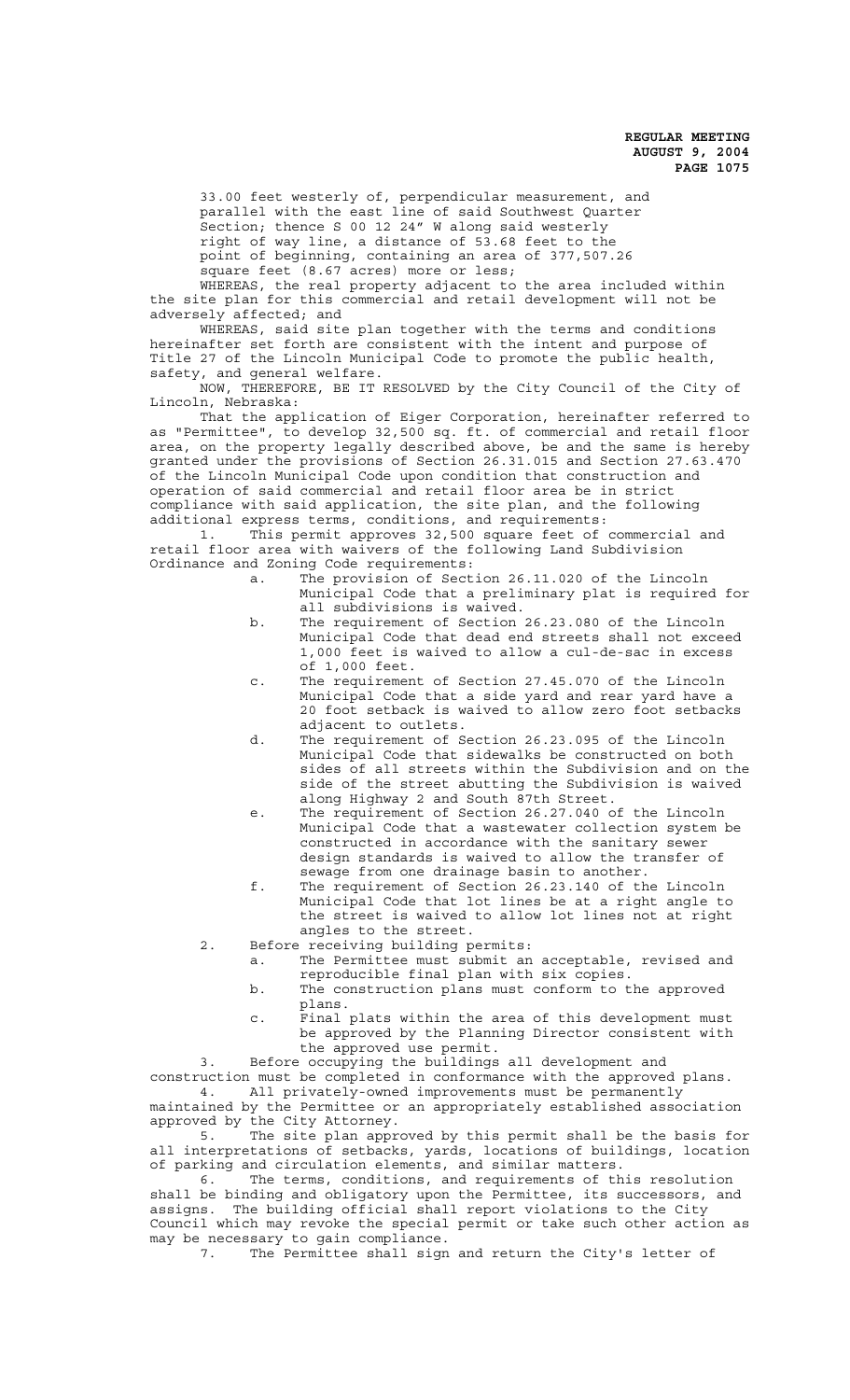> acceptance to the City Clerk within 30 days following approval of the special permit, provided, however, said 30-day period may be extended up to six months by administrative amendment. The City Clerk shall file a copy of the resolution approving the special permit and the letter of acceptance with the Register of Deeds, filing fees therefor to be paid in advance by the Permittee.

Introduced by Jon Camp Seconded by Friendt & carried by the following vote: AYES: Camp, Cook, Friendt, McRoy, Newman, Svoboda, Werner; NAYS: None.

- USE PERMIT 150A APPLICATION OF EIGER CORPORATION TO DEVELOP 325,000 SQ. FT. OF COMMERCIAL AND RETAIL FLOOR AREA, WITH WAIVERS TO THE PRELIMINARY PLAT PROCESS, TO ALLOW A Cul-de-sac IN EXCESS OF 1,000 FEET, TO REDUCE SETBACKS FROM 20 FEET TO 0 FEET ADJACENT TO OUTLETS, TO NOT REQUIRE A SIDEWALK ALONG HIGHWAY 2 AND S. 87TH STREET, TO ALLOW THE TRANSFER OF SEWAGE FROM ONE DRAINAGE BASIN TO ANOTHER, AND TO ALLOW LOT LINES NOT AT RIGHT ANGLES TO STREET, ON PROPERTY GENERALLY LOCATED SOUTHEAST OF THE INTERSECTION OF S. 84TH STREET AND HIGHWAY 2 - CLERK read the following resolution, introduced by Jon Camp, who moved its adoption:
- A-82907 WHEREAS, Eiger Corp. has submitted an application in accordance with Section 27.37.070 of the Lincoln Municipal Code designated as Use Permit No. 150A for authority to construct 325,000 square feet of commercial and retail floor area, with requested waivers to the Land Subdivision Ordinance and Zoning Code to waive the required preliminary plat process, to allow a cul-de-sac in excess of 1,000 feet, to reduce setbacks from 20 feet to zero feet adjacent to , to not require a sidewalk along Highway 2 and South 87th Street, to allow the transfer of sewage from one drainage basin to another, and to allow lot lines not at right angles to streets, on property generally located southeast of the intersection of South 84th Street and Highway 2, and legally described to wit:

A tract of land composed of all of Lots 83, 114 and 115, Irregular Tracts, located in the Southwest Quarter of Section 23, a part of Outlot A, Appian Way Regional Center Phase 2 Addition, all of Outlot B, Appian Way Regional Center Phase 2 Addition, a part of Outlot C, Appian Way Regional Center Phase 2 Addition, all of OUTLETS E, F, G and H, Appian Way Regional Center Phase 2 Addition, located in the Southwest Quarter of Section 23, all of Lot 81, Irregular Tract, located in the Northwest Quarter of Section 23, a part of the Southwest Quarter of the Northwest Quarter of Section 23, a part of the Northwest Quarter of the Southwest Quarter of Section 23 and a part of the Southeast Quarter of the Northeast Quarter of Section 22, all in Township 9 North, Range 7 East of the Sixth Principal Meridian, Lancaster County, Nebraska, described as follows:

Referring to the southwest corner of said Northwest Quarter Section 23; thence S 89 52'54" E, assumed bearing, along the south line of said Northwest Quarter Section a distance of 8.32 feet to the future easterly right-of-way line of South 84th Street and the point of beginning, said point also being the point of curvature of a 585.00 foot radius curve, concave to the west; thence northwesterly along said future easterly right-of-way line and said curve, through a central angle of 5 19'51" an arc distance of 54.43 feet, the chord of said curve bears N 29 31 49" W, a distance of 54.41 feet; thence N 32 11'45" W along said future easterly right-of-way line, a distance of 136.19 feet to the point of curvature of a 465.00 foot radius curve, concave to the east; thence northerly along said future easterly right-of-way line and said curve, through a central angle of 04 50'15" an arc distance of 39.26 feet, the chord of said curve bears N 29 46 38" W, a distance of 39.25 feet; thence N 62 38'30" E along said future easterly right-of-way line, a distance of 5.00 feet to a point on a 460.00 foot radius curve, concave to the east; thence northerly along said future easterly right-of-way line and said curve, through a central angle of 56 22'59"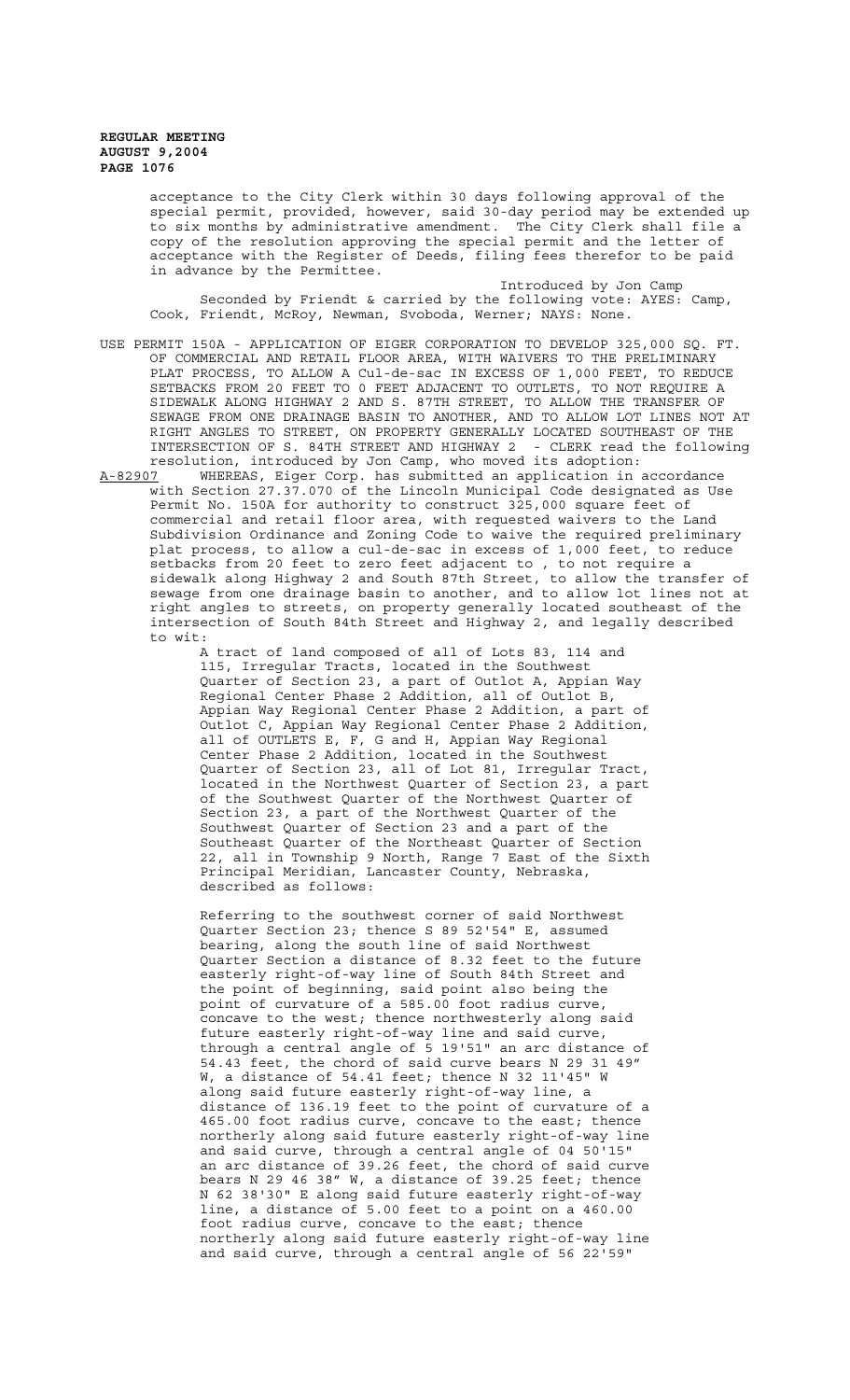an arc distance of 452.67 feet, the chord of said curve bears N 00 49 59" E, a distance of 434.63 feet; thence N 29 01'29" E along said future easterly rightof-way line, a distance of 39.29 feet to the intersection with the future southerly Nebraska Highway No. 2 right-of-way line; thence S 58 04 03" E along said future southerly right-of-way line, a distance of 125.63 feet to an intersection of the existing southerly right-of-way line of Nebraska Highway No. 2 and the easterly existing South 84th Street right-of-way line; thence S 74 45'16" E along said southerly right-of-way line, a distance of 74.68 feet; thence S 48 10'50" E along said southerly rightof-way line, a distance of 301.81 feet; thence S 54 27'15" E along said southerly right-of-way line, a distance of 400.00 feet; thence S 58 59 08" E along said southerly right-of-way line, a distance of 290.85 feet to the north line of the Southwest Quarter of said Section; thence S 54 27'18" E along said southerly right-of-way line, a distance of 1615.21 feet; thence S 51 36'51" E along said southerly rightof-way line, a distance of 43.11 feet; thence S 35 32'47" W, a distance of 346.74 feet; thence S 56 35'33" W, a distance of 36.02 feet to the point of curvature of a 369.50 foot radius curve, concave to the southwest; thence northwesterly along said curve, through a central angle of 21 15'29" an arc distance of 137.09 feet, the chord of said curve bears N 46 26'38" W, a distance of 136.31 feet; thence N 57 04'22" W, a distance of 349.77 feet; thence S 54 44 21" W, a distance of 284.85 feet to the point of curvature of a 1544.43 foot radius curve, concave to the south; thence southeasterly along said curve, through a central angle of 08 29'28" an arc distance of 228.88 feet, the chord of said curve bears S 49 41'49" E, a distance of 228.67 feet to a point on the southerly line of an existing Lincoln Electric System transmission line easement recorded as Instrument Number 95-12607 at the Lancaster County Register of Deeds; thence S 89 01 14" W along said easement line, a distance of 10.53 feet; thence S 59 00'27" E a distance of 22.10 feet to a point on the south line of the north half of the Southwest Quarter Section 23; thence N 89 58'00" E along said Quarter Section line, a distance of 67.89 feet; thence S 00 02'00" E a distance of 146.74 feet to the northerly right-of-way line of the Omaha Public Power District s railroad line and the point of curvature of a 1494.43 foot radius curve, concave to the south; thence northwesterly along said northerly right-of-way line and said curve, through a central angle of 55 34'19" an arc distance of 1449.47 feet, the chord of said curve bears N 66 52 50" W, a distance of1393.32 feet; thence S 85 20'00" W along said northerly right-of-way line, a distance of 303.52 feet to the existing easterly right-of-way line of 84th Street, said point located 70.00 feet easterly of, perpendicular measurement, the west line of said Southwest Quarter Section 23; thence N 00 52'06" E along said existing easterly right-of-way line, a distance of 167.34 feet to a corner of said easterly right-of-way line; thence N 02 10 26" E along said easterly right-of-way line, a distance of 60.05 feet; thence N 01 25 12" E along said easterly right-of-way line, a distance of 427.70 feet to the point of curvature of a 585.00 foot radius curve concave to the west; thence northerly along said easterly right-of-way line and said curve, through a central angle of 08 25'33" an arc distance of 86.03 feet, the chord of said curve bears N 02 47'39" W, a distance of 85.95 feet to a corner of said Lot 115; thence continuing northerly along the future easterly right-of-way line and said curve, through a central angle of 19 51'29" an arc distance of 202.75 feet, the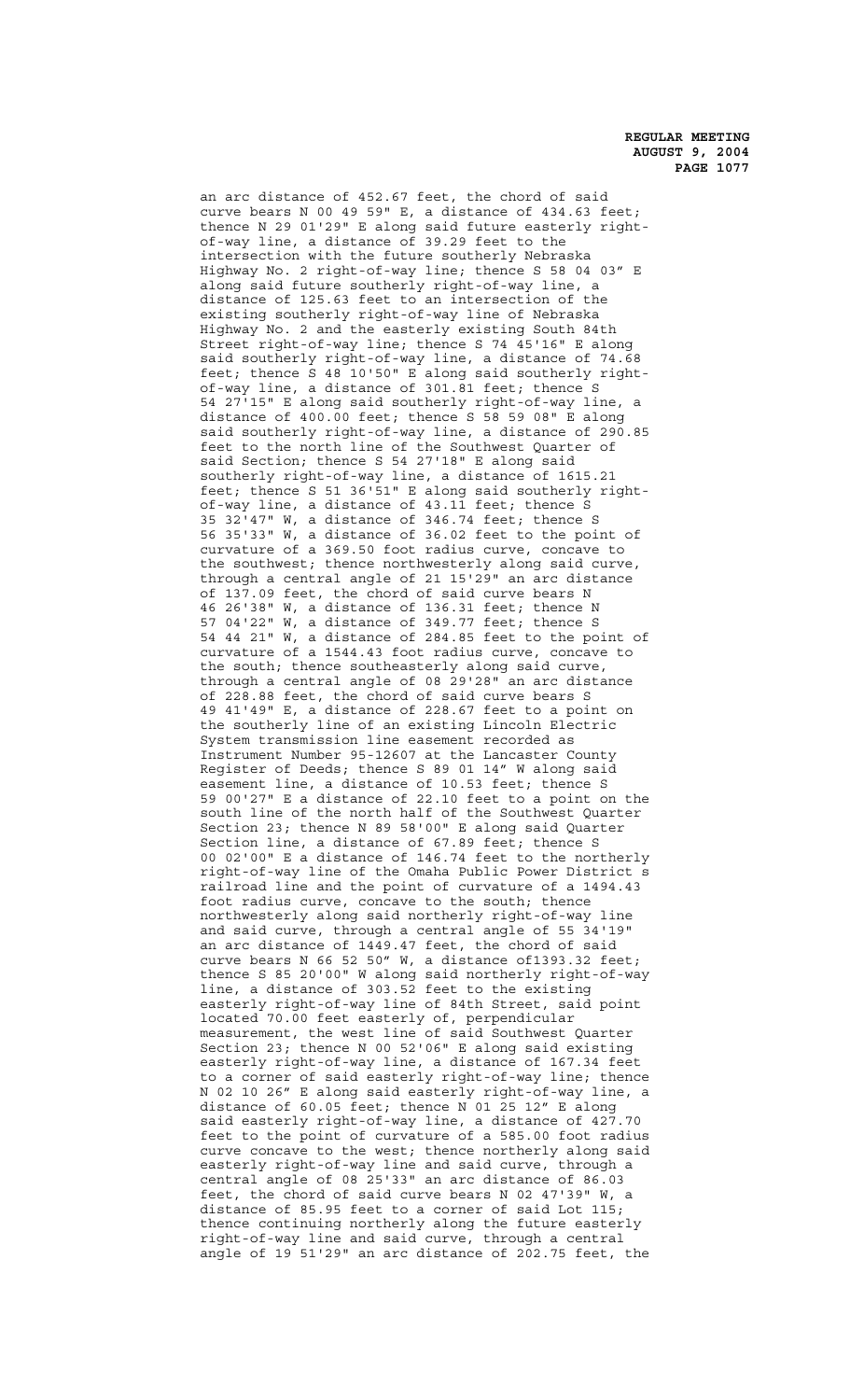> chord of said curve bears N 16 56'10" W, a distance of 201.74 feet to the south line of said Northwest Quarter Section and the point of beginning, containing an area of 1,953,951.67 square feet (44.86 acres) more or less;

WHEREAS, the real property adjacent to the area included within the site plan for this use permit for the development of commercial and retail area will not be adversely affected; and

WHEREAS, said site plan together with the terms and conditions hereinafter set forth are consistent with the intent and purpose of Title 27 of the Lincoln Municipal Code to promote the public health, safety, and general welfare.

NOW, THEREFORE, BE IT RESOLVED by the City Council of the City of Lincoln, Nebraska:

That the application of Eiger Corp., hereinafter referred to as "Permittee", to construct 325,000 square feet of commercial and retail floor area, with requested waivers to the Land Subdivision Ordinance and Zoning Code to waive the required preliminary plat process, to allow a cul-de-sac in excess of 1,000 feet, to reduce setbacks from 20 feet to zero feet adjacent to outlets, to not require a sidewalk along Highway 2 and South 87th Street, to allow the transfer of sewage from one drainage basin to another, and to allow lot lines not at a right angle to the street, on the property legally described above be and the same is hereby granted under the provisions of Section 26.31.015 and Section 27.37.070 of the Lincoln Municipal Code upon condition that construction and operation of said commercial and retail space be in strict compliance with said application, the site plan, and the following additional express terms, conditions, and requirements:

1. This permit approves 325,000 square feet of commercial and retail floor area with waiver of the following requirements:

- a. The provision of Section 26.11.020 of the Lincoln Municipal Code that a preliminary plat is required for all subdivisions is waived.
- b. The requirement of Section 26.23.080 of the Lincoln Municipal Code that dead end streets shall not exceed 1,000 feet is waived to allow a cul-de-sac in excess of 1,000 feet.
- c. The requirement of Section 27.45.070 of the Lincoln Municipal Code that a side yard and rear yard have a 20 foot setback is waived to allow zero foot setbacks adjacent to oUTLETS.
- d. The requirement of Section 26.23.095 of the Lincoln Municipal Code that sidewalks be constructed on both sides of all streets within the Subdivision and on the side of the street abutting the Subdivision is waived along Highway 2 and South 87th Street.
- e. The requirement of Section 26.27.040 of the Lincoln Municipal Code that a wastewater collection system be constructed in accordance with the sanitary sewer design standards is waived to allow the transfer of sewage from one drainage basin to another.
- f. The requirement of Section 26.23.140 of the Lincoln Municipal Code that lot lines be at a right angle to the street is waived to allow lot lines not at right angles to the street.
- 2. Before receiving building permits:
	- a. The Permittee must submit an acceptable revised and reproducible final plan with six copies.
	- b. The construction plans must conform to the approved plans.
	- c. Final plats within the area of this use permit must be approved by the Planning Director consistent with the approved use permit.

3. Before occupying the buildings, all development and construction must be completed in conformance with the approved plans. 4. All privately-owned improvements must be permanently maintained by the Permittee or an appropriately established association

approved by the City Attorney. 5. The site plan approved by this permit shall be the basis for

all interpretations of setbacks, yards, locations of buildings, location of parking and circulation elements, and similar matters.

6. The terms, conditions, and requirements of this resolution shall be binding and obligatory upon the Permittee, its successors and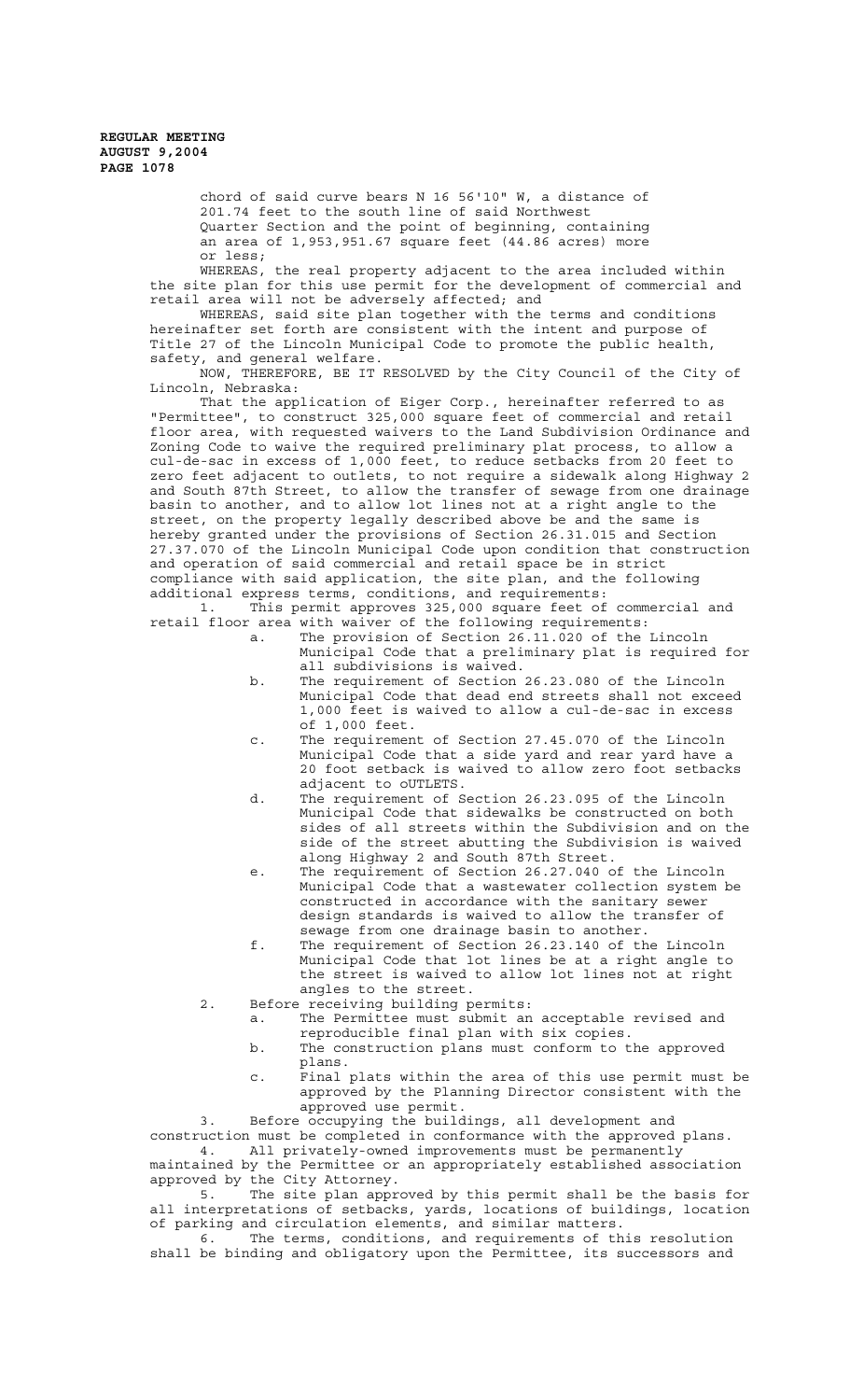assigns. The building official shall report violations to the City Council which may revoke this use permit or take such other action as may be necessary to gain compliance.

7. The Permittee shall sign and return the City's letter of acceptance to the City Clerk within 30 days following approval of this use permit, provided, however, said 30-day period may be extended up to six months by administrative amendment. The City Clerk shall file a copy of the resolution approving this use permit and the letter of acceptance with the Register of Deeds, filing fees therefor to be paid in advance by the Permittee.

Introduced by Jon Camp Seconded by Svoboda & carried by the following vote: AYES: Camp, Cook, Friendt, McRoy, Newman, Svoboda, Werner; NAYS: None.

AMENDING THE PAY SCHEDULE FOR THE EMPLOYEE GROUP WHOSE CLASSIFICATIONS ARE ASSIGNED TO THE PAY RANGE PREFIXED BY THE LETTER M TO ADJUST THE SCHEDULES OF ANNUAL, MONTHLY, BIWEEKLY AND HOURLY PAY RANGE EQUIVALENTS - CLERK read an ordinance, introduced by Jon Camp, adopting pay schedules and schedules of pay ranges for employees of the City of Lincoln, Nebraska whose classifications are assigned to pay ranges prefixed by the letter "M"; and repealing Ordinance No. 18223, passed by the City Council on August 11, 2003, the third time.

CAMP Moved to pass the ordinance as read.

Seconded by Svoboda & carried by the following vote: AYES: Camp, Cook, Friendt, McRoy, Newman, Svoboda, Werner; NAYS: None. The ordinance, being numbered **#18418**, is recorded in Ordinance Book , Page

AMENDING THE PAY SCHEDULE FOR THE EMPLOYEE GROUP WHOSE CLASSIFICATIONS ARE ASSIGNED TO THE PAY RANGE PREFIXED BY THE LETTER E TO ADJUST THE SCHEDULES OF ANNUAL, MONTHLY, BIWEEKLY AND HOURLY PAY RANGE EQUIVALENTS - CLERK read an ordinance, introduced by Jon Camp, adopting pay schedules of pay ranges for employees of the City of Lincoln, Nebraska whose classifications are assigned to pay ranges prefixed by the letter "E"; and repealing Ordinance No. 18221, passed by the City Council on August 11, 2003, the third time.

CAMP Moved to pass the ordinance as read. Seconded by Svoboda & carried by the following vote: AYES: Camp, Cook, Friendt, McRoy, Newman, Svoboda, Werner; NAYS: None. The ordinance, being numbered **#18419**, is recorded in Ordinance Book , Page

AMENDING THE PAY SCHEDULE FOR A CERTAIN EMPLOYEE GROUP PREFIXED BY THE LETTER A AND THE LETTER C BY CREATING THE JOB CLASSIFICATIONS OF EMS MANAGEMENT SUPPORT SPECIALIST AND URBAN SEARCH AND RESCUE SPECIALIST - CLERK read an ordinance, introduced by Jon Camp, amending Sections 1 and 3 of Ordinance No. 18220 relating to the pay schedules of employees whose classifications are assigned to the pay range which is prefixed by the letter "A" and "C", respectively, by creating the job classifications of EMS Management Support Specialist and Urban Search and Rescue Specialist, the third time.

CAMP Moved to pass the ordinance as read. Seconded by Svoboda & carried by the following vote: AYES: Camp, Cook, Friendt, McRoy, Newman, Svoboda, Werner; NAYS: None. The ordinance, being numbered **#18420**, is recorded in Ordinance Book , Page

AMENDING SECTION 2.76.200 OF THE LINCOLN MUNICIPAL CODE, COMPENSATION PLAN, TO CLARIFY THE PROCEDURE FOR TEMPORARY ASSIGNMENT IN A HIGHER CLASSIFICATION AS IT RELATES TO EMPLOYEES WITH A PAY RANGE PREFIXED BY THE LETTER N - CLERK read an ordinance, introduced by Jon Camp, amending Section 2.76.200 of the Lincoln Municipal Code relating to the Compensation Plan to clarify the procedure for temporary assignment to a higher classification as it relates to employees with a pay range prefixed by the letter "N"; and repealing Section 2.76.200 of the Lincoln Municipal Code as hitherto existing, the third time. CAMP Moved to pass the ordinance as read.

Seconded by Svoboda & carried by the following vote: AYES: Camp,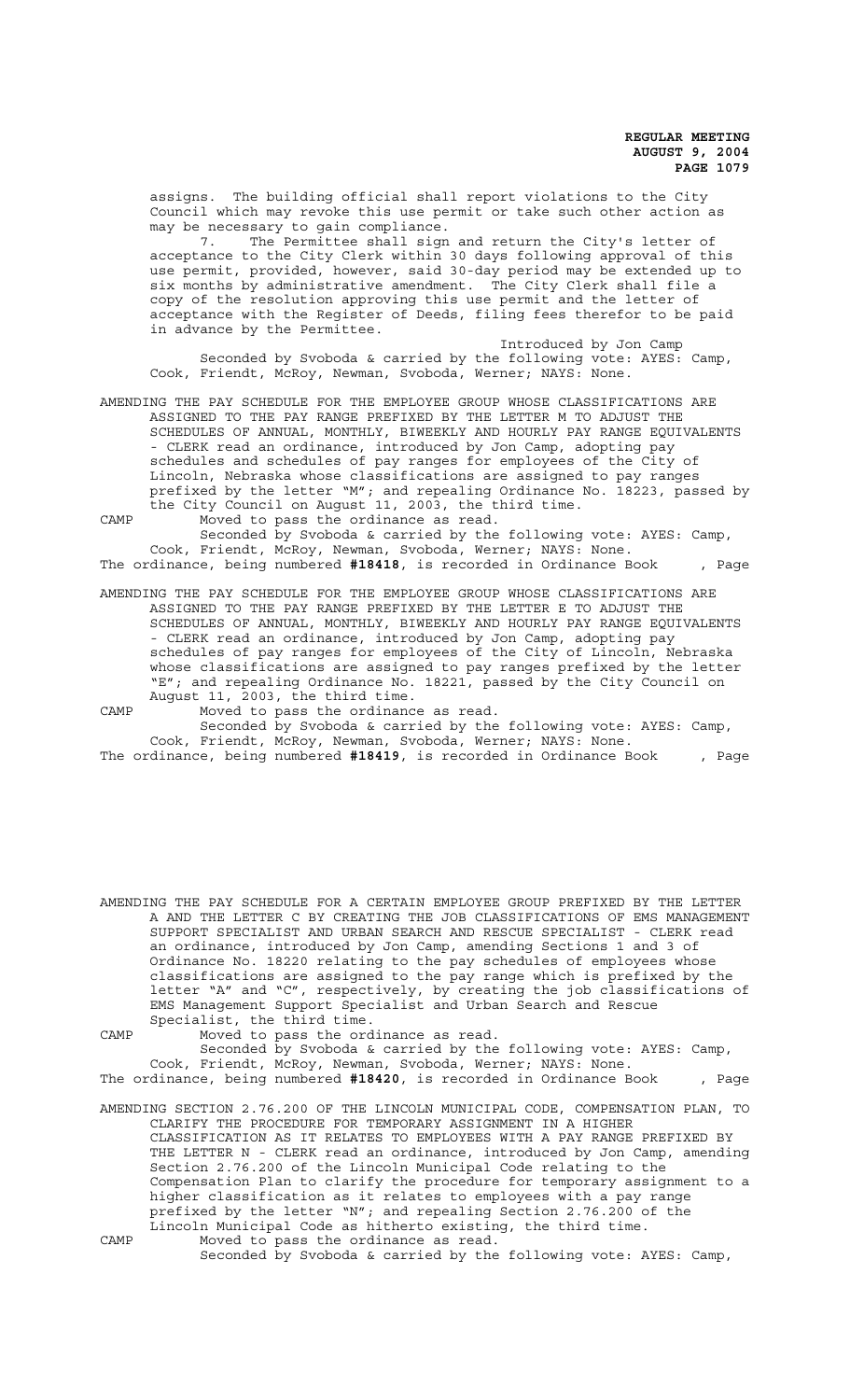Cook, Friendt, McRoy, Newman, Svoboda, Werner; NAYS: None. The ordinance, being numbered **#18421**, is recorded in Ordinance Book , Page

AMENDING THE PAY SCHEDULE FOR THE EMPLOYEE GROUP WHOSE CLASSIFICATIONS ARE ASSIGNED TO THE PAY RANGE PREFIXED BY THE LETTER X TO ADJUST THE SCHEDULES OF ANNUAL, MONTHLY, BIWEEKLY AND HOURLY PAY RANGE EQUIVALENTS - CLERK read an ordinance, introduced by Jon Camp, adopting pay schedules and schedules of pay ranges for employees of the City of Lincoln, Nebraska whose classifications are assigned to pay ranges prefixed by the letter "X" and repealing Ordinance No. 18218, passed by the City Council on August 11, 2003, the third time. CAMP Moved to pass the ordinance as read.

Seconded by Svoboda & carried by the following vote: AYES: Camp, Cook, Friendt, McRoy, Newman, Svoboda, Werner; NAYS: None. The ordinance, being numbered **#18422**, is recorded in Ordinance Book , Page

- AMENDING CHAPTER 5.14 OF THE LINCOLN MUNICIPAL CODE RELATING TO BOWLING ALLEYS TO DEFINE "PUBLIC BOWLING CENTERS" AND TO REQUIRE A PERMIT FOR A TEEN NIGHT EVENT AT A PUBLIC BOWLING CENTER, TO CHANGE THE REFERENCE FROM PUBLIC BOWLING ALLEY TO PUBLIC BOWLING CENTER, TO PROVIDE THE PERMIT PROCEDURE AND FEE FOR TEEN NIGHT EVENTS, TO REVISE CONDITIONS FOR ISSUANCE OF PERMITS, TO PROVIDE THAT PERMITS FOR BOWLING CENTERS SHALL EXPIRE ONE YEAR AFTER DATE OF ISSUANCE, TO CHANGE REFERENCES TO BOWLING "ALLEYS" TO "LANES", TO CHANGE REFERENCES TO BOWLING ALLEY TO PUBLIC BOWLING CENTER, TO CLARIFY GROUNDS FOR REVOCATION OF PERMITS, TO CHANGE A REFERENCE TO "LICENSE" TO "PERMIT", TO ADD NEW SECTIONS TO PROVIDE PERMIT REQUIREMENTS FOR TEEN NIGHT EVENTS, TO PROHIBIT THE USE OF TOBACCO AND ALCOHOLIC LIQUOR AT ALL TEEN NIGHT EVENTS, TO ESTABLISH CLOSING HOURS FOR TEEN NIGHT EVENTS, TO ESTABLISH A MINIMUM AGE OF TEEN NIGHT EVENT PARTICIPANTS, TO MAKE IT UNLAWFUL TO FALSELY PRESENT AGE AT A TEEN NIGHT EVENT, TO LIMIT THE USE OF FACILITIES, TO REQUIRE MAINTENANCE AND ONE YEAR RETENTION OF A ROSTER OF PARTICIPANTS AT EACH TEEN NIGHT EVENT, TO REQUIRE A CERTIFICATE OF INSURANCE COVERAGE, TO PROVIDE AN EXCEPTION REGARDING VIOLATIONS, AND TO PROVIDE PENALTIES - PRIOR to reading.
- NEWMAN Moved to amend Bill No. 04-143 on page 7, at the end of line 3, insert a comma after the word "center" and insert the following new language: "except games or amusement devices properly permitted under this code or Nebraska Law". And, on page 8, line 17, following "8:00 a.m." insert the following new language: ";provided, however, that the City Council may waive this requirement upon the written request of the applicant for good cause shown in support of the request as determined by the City Council."

Seconded by Friendt & carried by the following vote: AYES: Camp, Cook, Friendt, McRoy, Newman, Svoboda, Werner; NAYS: None.

CLERK Read an ordinance, introduced by Jon Camp, amending Chapter 5.14 of the Lincoln Municipal Code to relating to Bowling Alleys by amending the chapter title to Bowling Centers, amending Section 5.14.010 to provide a definition of "public bowling center" and to require a permit for a teen night event at a public bowing center; amending Section 5.14.020 to change a reference from public bowling alley to public bowling center; adding a new section numbered 5.14.022 to provide the permit procedure and fee for teen night events; amending Section 5.14.030 to revise conditions for issuance of permits; amending Section 5.14.040 to provide that permits for bowling centers shall expire one year after date of issuance and permits for teen nights as stated on the permit; amending Section 5.14.050 to change references to bowling "alleys" to "lanes"; amending Section 5.14.060 to changes references to bowling alley to public bowling center and to change a reference from alley to lane; amending Section 5.14.070 to clarify grounds for revocation of permits; amending Section 5.14.080 to change a reference to "license" to "permit" and to change a reference to bowling alley to public bowling center; adding a new section numbered 5.14.100 to provide permit requirements for teen night events; adding a new section numbered 5.14.110 to prohibit the use of tobacco and alcoholic liquor at all teen night events; adding a new section numbered 5.14.120 to prohibit the participation of adults at teen night events; adding a new section numbered 5.14.130 to establish closing hours for teen night events; adding a new section numbered 5.14.140 to establish the minimum age of teen night event participants; adding a new section numbered 5.14.150 to make it unlawful to falsely present age at a teen night event; adding a new section numbered 5.14.160 to limit the use of facilities; adding a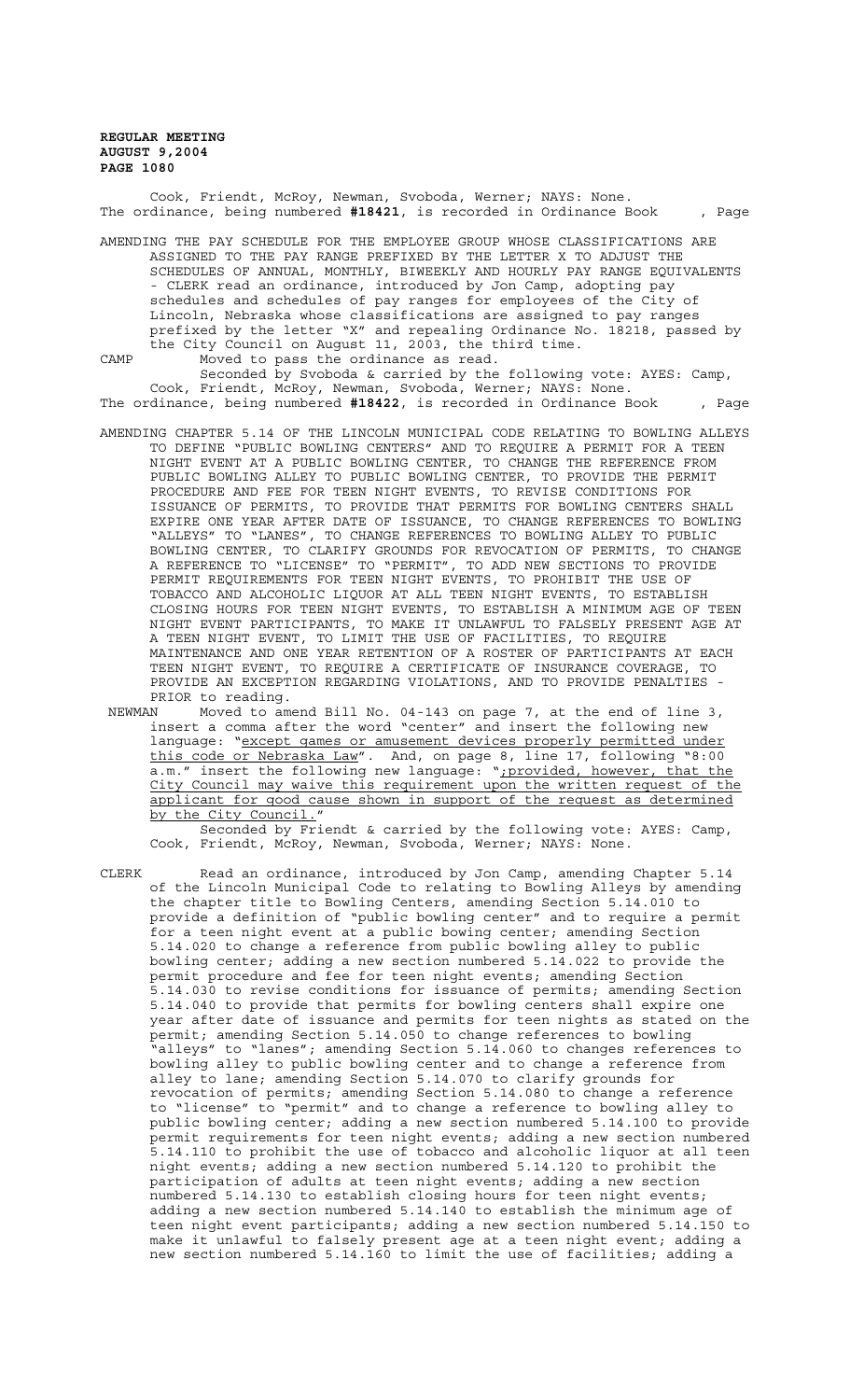new section numbered 5.14.170 to require the maintenance and one-year retention of a roster of participants at each teen night event; adding a new section numbered 5.14.180 to require a certificate of insurance coverage be submitted with each teen night event permit application; adding a new section numbered 5.14.190 to provide an exception regarding violations; adding a new section numbered 5.14.200 to provide penalties for violations of this chapter; and repealing Sections 5.14.010, 5.14.020, 5.14.030, 5.14.040, 5.14.050, 5.14.060, 5.14.070, and 5.14.080 of the Lincoln Municipal Code as hitherto existing, the third time. CAMP Moved to pass the ordinance as amended.

Seconded by Svoboda & carried by the following vote: AYES: Camp, Cook, Friendt, McRoy, Newman, Svoboda, Werner; NAYS: None. The ordinance, being numbered **#18423**, is recorded in Ordinance Book , Page

AMENDING SECTION 5.04.120 OF THE LINCOLN MUNICIPAL CODE TO ALLOW MINORS TO BE ON PREMISES LICENSED TO SELL ALCOHOL AFTER 9:00 P.M. ONLY DURING TIMES AND PLACES PROPERLY PERMITTED FOR A PARTICULAR TEEN NIGHT EVENT - CLERK read an ordinance, introduced by Jon Camp, amending Section 5.04.120 of the Lincoln Municipal Code to allow minors to be on premises licensed to sell alcohol after 9:00 p.m. only during times and places properly permitted for a particular teen night event; and repealing Section 5.04.120 of the Lincoln Municipal Code as hitherto existing, the third time.

CAMP Moved to pass the ordinance as read. Seconded by Svoboda & carried by the following vote: AYES: Camp, Cook, Friendt, McRoy, Newman, Svoboda, Werner; NAYS: None. The ordinance, being numbered **#18424**, is recorded in Ordinance Book , Page

#### **MISCELLANEOUS BUSINESS**

#### **PENDING -**

CAMP Moved to extend the Pending List to August 16, 2004. Seconded by McRoy & carried by the following vote: AYES: Camp, Cook, Friendt, McRoy, Newman, Svoboda, Werner; NAYS: None.

#### **UPCOMING RESOLUTIONS -**

NEWMAN Moved to delay Public Hearing of Bill No. 04R-204 for two weeks to 08/23/04.

Seconded by Cook & carried by the following vote: AYES: Camp, Cook, Friendt, McRoy, Newman, Svoboda, Werner; NAYS: None.

CAMP Moved to approve the resolutions to have Public Hearing on August 16, 2004. Seconded by McRoy & carried by the following vote: AYES: Camp,

Cook, Friendt, McRoy, Newman, Svoboda, Werner; NAYS: None.

**ADJOURNMENT 6:20 P.M. RECONVENED 6:23 P.M.**

#### **ONE AND SIX YEAR STREETS & HIGHWAY PUBLIC HEARING**

Chairperson Werner: This evening the Lincoln City Council is holding a public hearing on the One and Six Year Streets and Highway Program. For the record we are assembled in the City Council Chambers, Lincoln, Nebraska, the date is August 9, 2004, and the time is 6:23 p.m. A recording of the hearing and proceedings is being made. Present and conducting this hearing are City Council Members Patte Newman, Jonathan Cook, Annette McRoy, Ken Svoboda, Glenn Friendt, Jon Camp, and myself Terry Werner, Chairperson. This public hearing is held each year to fulfill state statutory requirements and also serves as the public hearing for the City's Capital Improvements Program. It should be noted that the C.I.P. is a "funding" document only. The One Year Program lists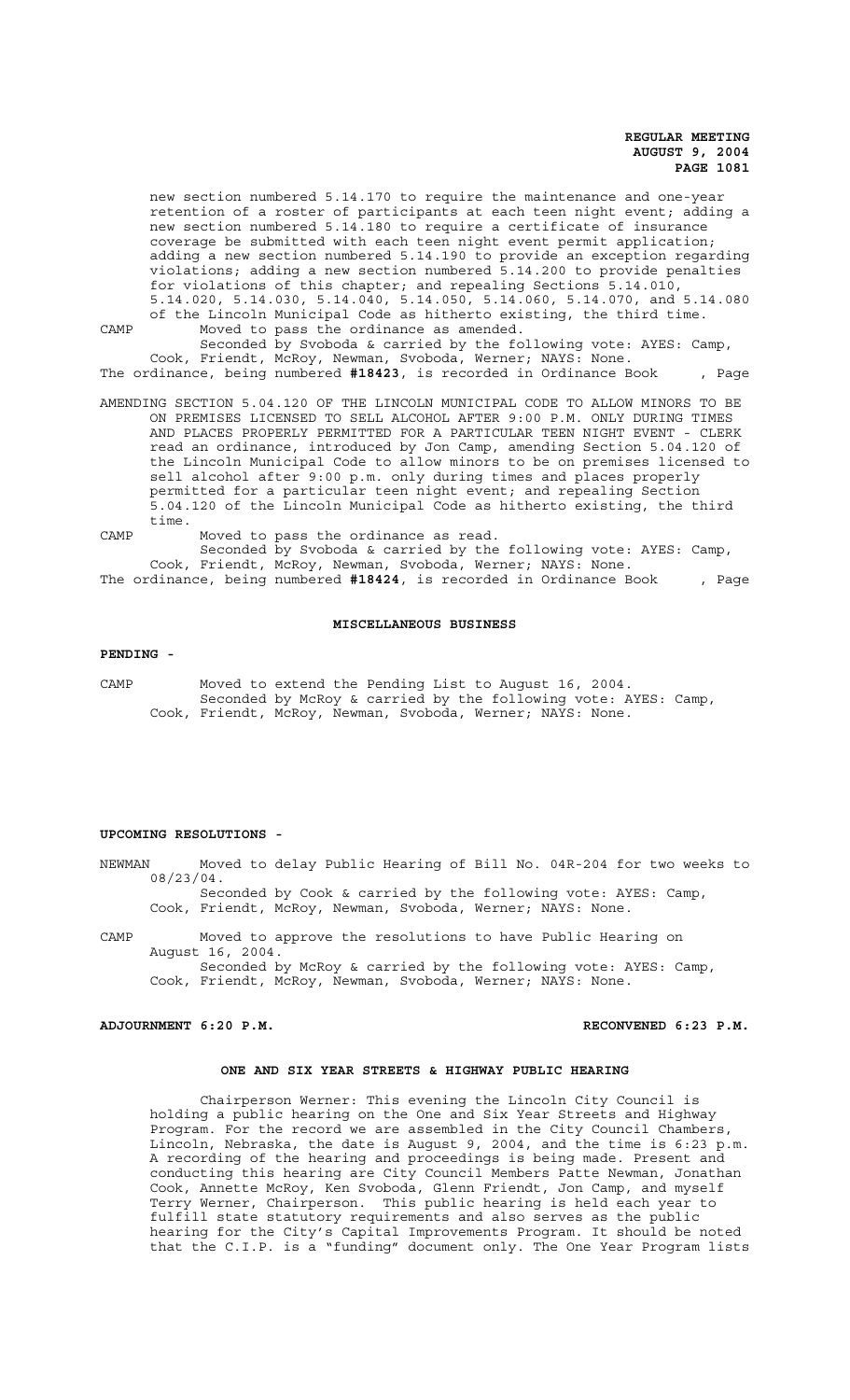projects proposed for final design, right-of-way acquisition, construction or study during Fiscal Year 2005. The second through sixth year (FY 2006-2010) program lists those projects which are in some phase of development or will enter the street planning process. All projects were identified on the public hearing notice, advertised in the Lincoln Journal Star on Sunday, July 25, 2004. Also, this notice was placed on the city's website on July 13, 2004, as well as on Channel 5. This public hearing is being held so citizens will have an opportunity to express their views on this proposed program. In addition, citizens have <u>10 days</u> after the hearing to submit any statements or exhibits to the Public Works Department. Therefore, all statements and exhibits received on or before, August 19th, 2004 will become a part of the public hearing record. These statements should be forwarded to Karl Fredrickson, City Public Works Department, Engineering Services, 531 Westgate Boulevard, Suite 100, Lincoln, Nebraska 68528. This public hearing is divided into three parts. First, City Staff will present information related to the program. The second part of the hearing is for your participation. We are here to receive input from you. Part three of the hearing will be my closing statement. At this time I would like to call upon Public Works & Utilities staff to present information relating to this program.

Allan Abbott, Director of Public Works and Utilities: With me tonight is Roger Figard with Public Works & Utilities Department for any detailed questions. As stated by Councilman Werner this Public Hearing is held each year to fulfill state statutory requirement, which ensures that an integrated system of public roads is provided for the general welfare of the state, counties and municipalities. The program is administered by the State Board of Public Roads Classifications and Standards.

The proposed One and Six Year Streets and Highways Program and the Capital Improvements program for fiscal years 2005 through 2010 reflects an average annual expenditure of nearly 51.5 million dollars of city revenues, \$6.9 million in federal aid and \$20.6 million in other funds. This includes State & Federal demonstration money, Train Mile Tax, Railroad Transportation Safety District and other funds as they may become available. The program, in reality, is also the C.I.P. for the City of Lincoln over the next six year period. The C.I.P. is on the City's website for those in the audience that would need to review it in more detail as there will be a comment time for 10 days after this hearing to comment on the proposed projects. Very briefly projects 1 through 11 in our C.I.P. continue the Intelligent Transportation Infrastructure Improvement started by the City in the recent past, traffic optimization and management; miscellaneous emergency and safety projects and operation improvements; modify, replace or install traffic signal equipment and communication links; preliminary engineering and right-of-way acquisition; bikeway trails in connection with the street improvement projects; upgrade built environmental and traffic calming; paving districts for federal aid projects; landscaping in connection with street improvements; miscellaneous engineering construction and computer records; sidewalk maintenance and repair; arterial street rehabilitation and intersection projects which is about a \$7 million program this year and will continue to about \$7 million throughout the six year program and the State share of county projects to be built to city standards. This is in conjunction with and relates to the SRT Committee's proposal that we work closely with the County in the planning process in order to acquire right-of-way and provide a typical section for the streets in a matter in which they will not have to be removed when it is finally widened to an urban standard. Project 12 is the reconstruction of  $14^{\text{th}}$  Street from Old Cheney to  $1/4$  mile north of Pine Lake Road; Item 14 is Sun Valley Boulevard, West O to Cornhusker that's a study; Item 15 is Vine Street, 21 $^{\text{st}}$  to 27th;. Item 16 through 28 deal with the Antelope Valley Project; Item 29 is the South Beltway Project; Item 30 is the Harris Overpass replacement between  $3^{rd}$  and  $9^{td}$ Street; Item 31 is 84th Street from Montello Road to Kathy Lane; Item 32 is 84th Street from Kathy Lane to Cheney Ridge Road. These projects are already under construction, but the funding for the completion for these projects is scheduled over the next three years and the City Council has endorsed this project by passing a multi-year funding resolution; Yankee Hill Road from  $27^{th}$  Street to  $40^{th}$  Street is Item 33; Item 34 is Pine Lake Road from 40<sup>th</sup> Street to 56<sup>th</sup> Street; Item 35 is 70<sup>th</sup> Street to 84th Street; Item 36 is 14th Street/Old Cheney/Warwick Boulevard Intersection. This is one of the major intersections within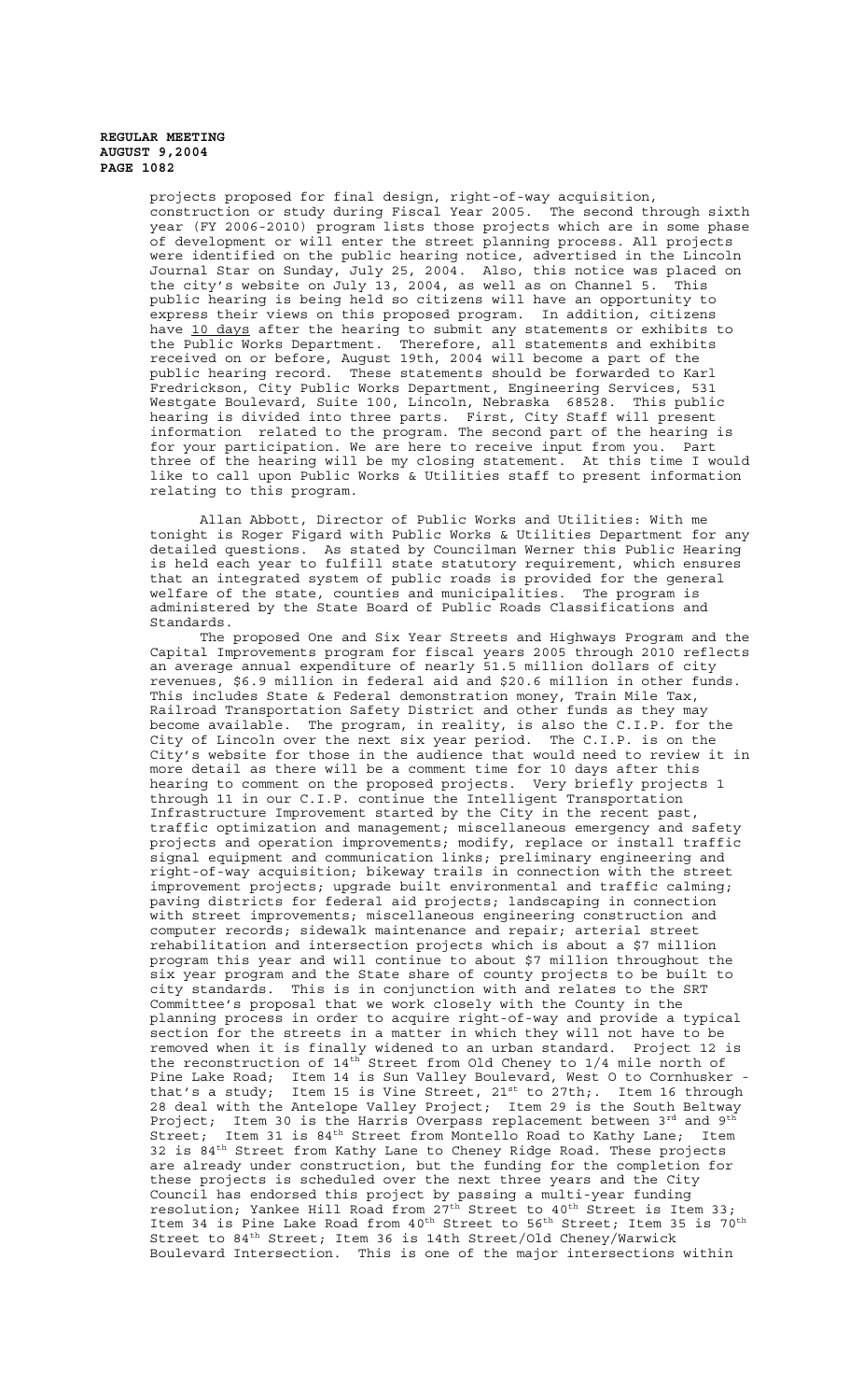the City of Lincoln. There has been a lot of concern about the safety and operation of that intersection and this project will be started in this upcoming fiscal year and completed over the next two. Item 38 is 56<sup>th</sup> Street, Old Cheney Road to Pine Lake Road; Item 39 is Pine Lake Road from 84<sup>th</sup> Street to east of 98<sup>th</sup> Street, north of Pine Lake Road to Highway 2; Item 40 is North  $14^{\text{th}}$  Street, Superior Street to  $1/4$  mile north of Alvo Road; Item 41 is South 56th Street,  $1/4$  mile south of Pine Lake Road to 1/4 mile south of Yankee Hill Road; Item 42 is Fletcher Avenue to Highway 6 to 1/4 mile east of 84th Street; Item 43 is Pine Lake Road,  $56^{th}$  to Highway 2; Item 45 is South 27<sup>th</sup> Street to Yankee Hill Road to Beltway; Item 46 is Old Cheney Road, 70<sup>th</sup> Street to 84<sup>th</sup> Street; Item 48 SW 40<sup>th</sup> Street, O Street to A Street and that's a study coordinated with the proposed overpass of Southwest 40<sup>th</sup> at the Burlington Northern tracks; Item 49 is Fletcher Avenue, 14th Street to Telluride Street; Item 50 is O Street, 42<sup>nd</sup> to 52<sup>nd</sup> Street; Item 51 West Adams Street, NW 63 $^{\rm rd}$  Street to NW 48 $^{\rm th}$  Street, NW 56 $^{\rm th}$  Street from Adam Street south; Item 52 is Adams Street, 75<sup>th</sup> Street to 84<sup>th</sup> Street; Item 53 Van Dorn Street, Normal Boulevard to 1/4 Mile east of 84<sup>th</sup> Street; Item 55 is Coddington Street, A Street to Van Dorn Street; Item 56 is West A Street 1/4 mile west of SW 40<sup>th</sup> Street to Coddington Street. The One Year Program also includes projects as I mentioned earlier that will cover the Intelligent Transportation System. The Second through the Six Year Program identifies projects that are in some phase of development will enter the street planning process, these projects include Capitol Parkway West of Homestead Expressway. That's an interchange that we are working with the State of Nebraska on; Sun Valley, West O to Cornhusker; again Antelope Valley Projects will continue over the next six years; the Harris Overpass replacement between 3<sup>rd</sup> and 9<sup>th</sup> will be a multi-year program; I mentioned earlier, also,  $84^{\text{th}}$  St. will continue to be constructed and there are other projects that will be, as I mentioned previously, that will be continuing through years two through six.<br>These items are listed and are Items 42 through 66 in the C.I.P. I can These items are listed and are Items 42 through 66 in the C.I.P. read those if the Council desires or we can refer to them as the numbers and people can look at them on the website.

Chairperson Werner: Well, I believe we all have those. Would anyone on the Council like Mr. Abbott to read those? I don't think it's necessary.

Mr. Abbott: I will attempt to answer any questions you have on this. This has been approved by the Planning Commission; the CIP, the TIP, and the One and Six Year Program has been approved by the Planning Commission on May 19, 2004 and was found compatible with the Comprehensive Plan. Again if there are any questions.

Chairman Werner: Are there any questions of Mr. Abbott?

Jon Camp, Council Member: Mr. Abbott as we go through regular budget deliberations there have been some proposals to move certain costs in the Street Construction Fund such as electricity for street lights, traffic lights and so forth, what impact would that have on the CIP?

Mr. Abbott: Well, the CIP has been developed utilizing all the available funds so if there are projects or other additions to this that are not currently planned there could be or would have to be a reduction in a project within the CIP. That of course could be developed and determined at a later date. We also realize that working together we can in fact minimize the impact of that depending upon the budget hearing that's coming up and I do know that there have been some tentative agreements reached between the Mayor's Office and talking to the City Council about the reduction of impact of some of the proposed adjustments at this point and time. But, in answer to your question, Jon, unless we're able to find additional dollars or phasing out there could be a reduction in the ability to do some of these projects.

Chairman Werner: Any other questions for Mr. Abbott? OK if not we will go on an take public testimony. Madame Clerk you have a sign up sheet?

City Clerk: I do and these are listed as One and Six Year Street and Highway Program and then the Budget on the same sign-up so if they were not separated out I will call the first three to four names and anyone that wants to speak on the One and Six Year Street can just come forward. Terry Schowalter.

Chairman Werner: I tell you what, why don't we do it differently, those who are interested in testifying on the One and Six Year Street Program if you just come forward and we'll take your testimony and then we'll go to the Budget. Is there anyone here who would like to testify on the One and Six Year Street Program?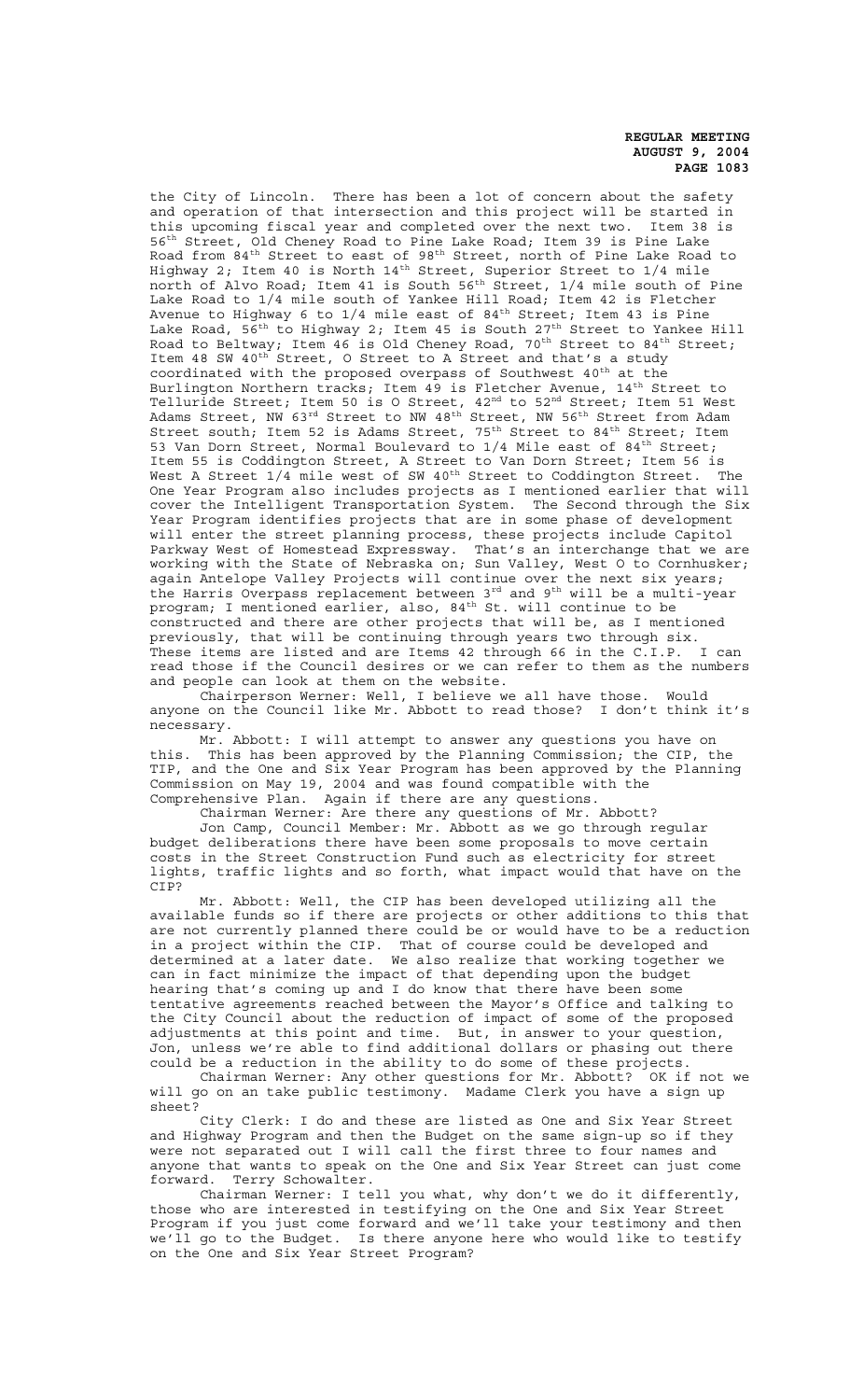Chairperson Werner: Do any of the Council Members wish to comment? Let me remind you that statements or exhibits received on or before August 19, 2004 will become part of this hearing record. The information received in this hearing and during the comment period will be evaluated by the Public Works Department and subsequently by the City Council. Final action will be taken by City Council Resolution adopting the CIP budget. It is now 6:39 p.m. and the Public Hearing is closed. If not, we have reached the second part of this public hearing.

# **2004-2005 MAYOR'S RECOMMENDED ANNUAL OPERATING BUDGET & CAPITAL IMPROVEMENT PROGRAM FY 2004-2005 - 2006-2010**

City Clerk: As part of the Mayor's proposed budget, the budget also proposes to take the following action allowed by LB 989 as passed by the 1998 Nebraska State Legislature.

1. The Mayor's recommended Budget anticipates the use of allowable growth and the tax base above the 2.5% already provided by LB 989 for improvements to real property as a result of new construction, additions to existing buildings, any improvements to real property which increase the value of such property, and any increase in valuation due to annexation, and any personal property valuation over the prior year. This increase is estimated at 2.5% pending certification of final valuations from the County Assessor's office. It is the City's intention to utilize the final percentage increase in growth, as provided by the certified final valuations, to increase the restricted funds base and to utilize various other lid exemptions provided in LB 989.

2. The City intends to carryover all unused restricted fund authority from prior and current fiscal years as well as any unused restricted fund authority from the 2003-2004 budget to future fiscal years. This unused restricted fund authority is estimated at up to \$16,000,000, but depends on final completion of lid documents to be filed with the State Auditor's office. It is the City's intention to carryover all unused restricted funds authority as determined by final completion of the forms.

Chairperson Werner: As a reminder, each person will have 5 minutes to speak on any budget item. We will enforce the 5 minute limit very strictly so I request you help us out and not go beyond that. I also request that people not give redundant testimony. You can re-enforce what somebody ahead of you said, perhaps, but it could be a long night. A lot of people want to testify. We're going to start out this evening by having the Budget Director, Steve Hubka, give a short presentation and then we will go on the list on a first come first serve basis, so if anyone has not signed up please sign up in the back of the room.

Steve Hubka, Budget Officer for City of Lincoln, during the last week the Mayor, her Staff and I have met with the Chair and Vice Chair of the City Council to discuss alternatives to the City Council's budget changes that were tentatively adopted on July 19, 2004. Administration supports not increasing the City property tax rate to fund the City general operating budget. The Mayor tonight is proposing an alternative to the City Council budget cuts that balances the City budget without increasing the city property tax rate. The Mayor's alternative budget plan would balance the budget and avoid the property tax increase by: 1. Eliminating most of the new spending proposed by the City Council adopted amendments. 2. Matching the same amount by dollars cut as identified in the July  $19^{th}$  City Council changes. In some cases we're recommending alternative spending cuts and deferring the purchase of replacement equipment. 3. Minimizing, but eliminating the shifting of traditional General Fund expenses to other funds such as street construction fund. Two areas of particular concern in the Council budget cuts were in the area of the Parks and Recreation Dept. and the Public Works and Utilities Dept. In the Parks and Recreation Dept. budget the Council had proposed significant reduction in the Parks maintenance budget. The Mayor's alternative restores the cuts in the Parks maintenance. We believe that a majority of the Council are in support of this. The Council also proposed reducing the Parks Capital Improvement Program. We have both learned of an alternative to the replacement of the Star City Shore slide that generates \$224,000 savings. The Mayor's alternative budget proposal incorporates that savings as one of the methods to restore those cuts. In the Public Works and Utilities Dept. there was a shifting of street construction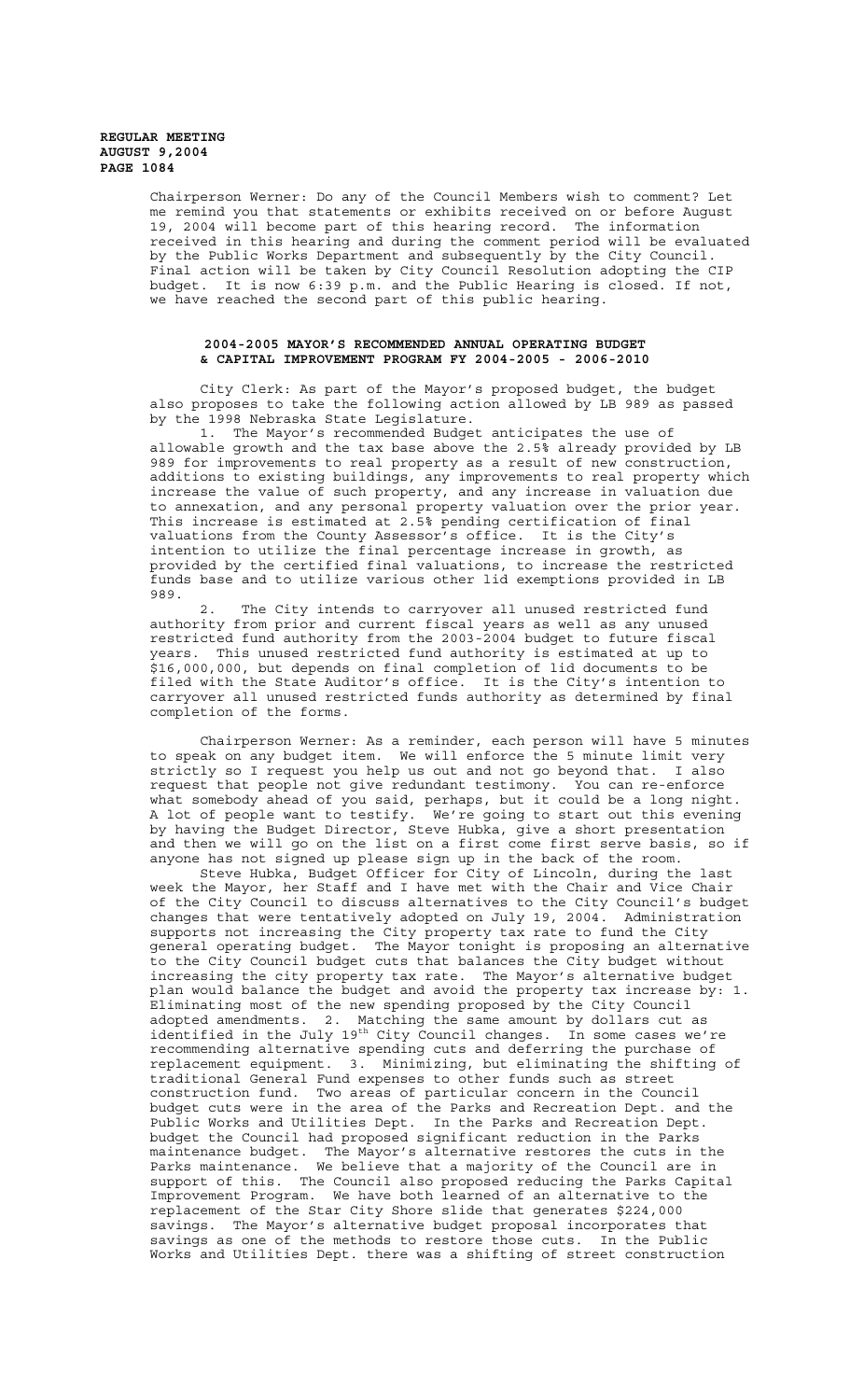funds to pay for some items that have traditionally been paid with General Fund tax dollars. The Mayor's alternative proposal would minimize the shifting of funds as much as possible while still balancing the budget and avoiding property tax increase. These changes will balance the 2004-2005 city budget without increasing the property tax rate. It should be mentioned, however, that achieving the goal of not having a property tax increase for 2004-2005 will make it more difficult to balance future city budgets. We would ask that the City Council please review the Mayor's budget proposal and work together toward a final agreement on Wednesday to balance the budget without increasing the property tax rate. That is the proposal that I passed out earlier to you. I would like to mention for the sake of you and the public that City Department Directors are in the building and available to answer any questions you might have this evening. Discussion followed.

Lynn Johnson, Parks and Recreation came forward to explain the Star City Shores slide will be resurfaced in place of purchasing a new slide for a \$224,000 savings. Replacement for some maintenance equipment will be delayed.

Terry Showalter, 1820 SW 23<sup>rd</sup> St., Director of Literacy Council came forward in favor of the \$20,000 for the Employment Skills Building. Kevin Oliver, 3037 Randolph, Literacy Council volunteer, came

forward in favor of the \$20,000 for the Employment Skills Building. Jeff Altman, 5120 Pawnee Street, came forward representing the

National Community of the Blind, came forward in support of the multimodal transportation system recommended. Discussion followed. Linda Thompsen, 1916 Pepper Avenue, Director of Employment

Services of Goodwill, came forward in favor of the proposed low income bus fare.

Ginny Wright, 814 Lyncrest, representing Lincoln Neighborhood Alliance, came forward to address sidewalk repair and residential street repair.

Ed Sessions, 2720 S. 35th Street, deferred his time to speak to Toni Cox-Burress.

Toni Cox-Burress, 807 W. Beal, StarTran bus driver, read a statement from Les Helm, StarTran Union President, to thank the Council for the addition of StarTran services. Toni expressed her disapproval of shutting down the Play Center. Discussion followed.

Brian Mathers, 1969 Park Avenue, Director of Lincoln Action Program, came forward in support of adding a bus line and the low income bus passes. Discussion followed.

Dean Settle, 128 N. 13<sup>th</sup> St., #404, Executive Director of Community Mental Health Center, came forward in favor of the low income bus passes.

Beatty Brasch, 3303 S. 31st St., Executive Director of the Center for People in Need, came forward in favor of the low income bus passes.

Mike Morosin, 2055 S St., came forward to state the need to have money in the budget to pay homeowners & business owners for property for the Antelope Valley Project.

Patricia Stear, 2812 T Street, came forward in support of the Multi-Modal Transportation and the Income Skills Building.

David Hunt, 3755 Everett, came forward in favor of expanding the bus system.

Tad McDowell, 6601 S. 30<sup>th</sup> Street, Chairman of StarTran Advisory Board, came forward to remind the Council of their decision to make the Lux route permanent and the \$50,000 from Kit Boesch of the Human Services Dept. to StarTran for the low income passes. He is in support of the HandyVan service and the expansion of the StarTran Marketing Promotional Program. Discussion followed.

Beth Kagan, 7421 Union Hill Cr. came forward to ask that the City Council not cut the budget for the planned park near Countryview Estates and the Indoor Playground.

Karin Fuog, 9200 Foxen Cr., came forward in favor of reinstating the Lux bus route.

Coby Mach, 4725 Fir Hollow, Director of LIBA, came forward in support of a City Auditor to oversee city funds, to support exploring other options for health insurance, the need for an independent study of the Fire Department for various needs, expressed the concern of the underfunded Police and Fire Pensions, and the support of the Mayor's original proposed budget for Parks and Recreation Department. Discussion followed.

Bruce Bohrer, 1135 M Street, Ste 200, came forward representing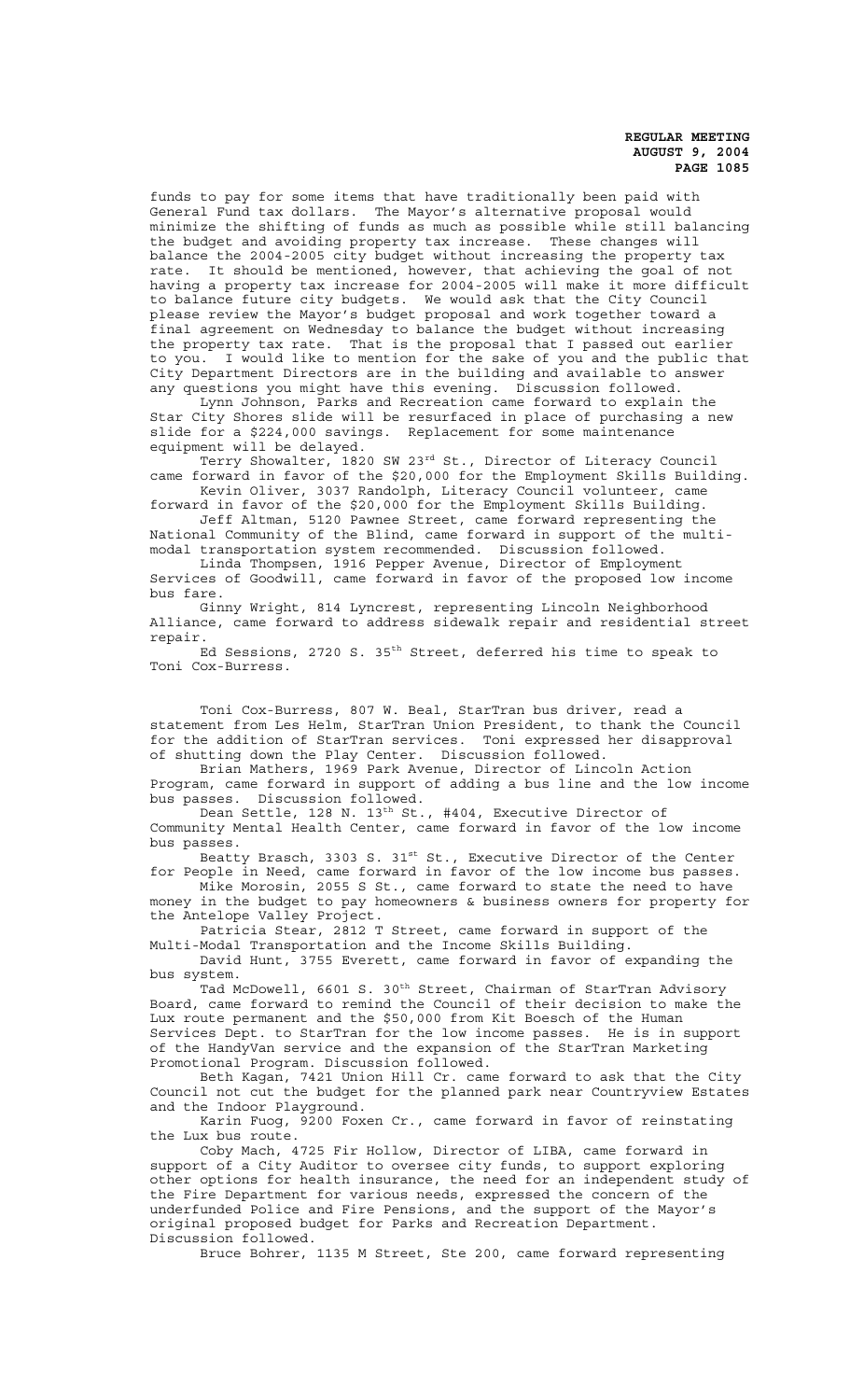the Lincoln Chamber of Commerce, in support of having a zero levy increase budget. Discussion followed.

#### **BREAK 8:00 P.M. RECONVENED 8:16 P.M.**

Todd Blome, 5540 S. 74<sup>th</sup> Street, came forward as a member of the Lincoln Independent Business Association Monitoring Committee, to express concern for shifting of funds from the street fund and using for other operations, of the City's health insurance costs, Fire & Police Pension funds, the value of having a City Auditor and a Fire Department comprehensive study. Discussion followed.

Susan Scott, 5343 Cooper Street, came forward as YWCA Executive Director in support of the low income bus passes.

Laura Moore, 3900 Prescott Avenue, came forward in support of the low income bus fares.

Janet Doulas, 210 Bruce Dr., came forward to discuss the poor condition of sidewalks & curb cuts and to say thank you for expanding the bus routes to later in the evenings and on weekends and for the new Street lights at 27<sup>th</sup> & O Street. She presented Mr. Doulas' statement to be placed on file.

Beth Thacker, 5300 Lowell Avenue, came forward representing the Great Plains Trail Network, to request restoring the general operating budget to the Parks and Recreation Dept.

Danny Walker, 427 E St., came forward to ask that the  $3^{rd}$  and S Street underpass be maintained as well as under the A Street overpass, and the east and west side of the  $3^{rd}$  Street Rail Corridor. He didn't feel a need for the new bike trail under the Salt Creek Bridge on A Street because it is less than a mile from the 4<sup>th</sup> Street bike trail. He is against the request for six additional firemen.

Karma Newman, 2541 N 9<sup>th</sup> Street, Apt. 122, came forward to report the curbcut by Belmont Shopping Center has a bump which causes her to go into the street with her wheelchair.

Bob Ripley, 3022 William Street, came forward as Chair of Parks and Recreation Advisory Board against cutting maintenance costs in the Parks and Recreation Dept.

Carol Brown, 2201 Elba Circle, came forward to say thank you to the Council for making public safety a number one priority. She feels the building industry should be paying for new streets and feels that sidewalk replacement has been inadequate. Discussion followed.

Curt Donaldson 2860 R Street, came forward to state that he is for extreme moderation in the city budget this year. Discussion followed. Rick Rodenburg, 3155 Tihen Circle, came forward to ask that the

parks and trails continue to be maintained. Discussion followed.

Dick Esseks, 7911 Colby Street, came forward against cutting back on maintenance funding for parks and trails.

Mary Roseberry-Brown, 1421 F Street, came forward against the Parks and Recreation Departments budget cuts.

Joe Hampton, 1660 S. 70th Street, came forward in support of an internal independent auditor and for a comprehensive study of the Fire Department. He would like to see the transportation department do more for the low income and the handicapped and is against using street funds for other funding.

Steve Woltemath, 2910 S  $27<sup>th</sup>$  Street, came forward in support of the internal independent auditor. He is against city employees receiving health and dental insurance within six months of being hired.

# **ADJOURNMENT 9:30 P.M.**

CAMP Moved to adjourn the City Council meeting of August 9, 2004. Seconded by McRoy & carried by the following vote: AYES: Camp, Cook, Friendt, McRoy, Newman, Svoboda, Werner; NAYS: None. So ordered.